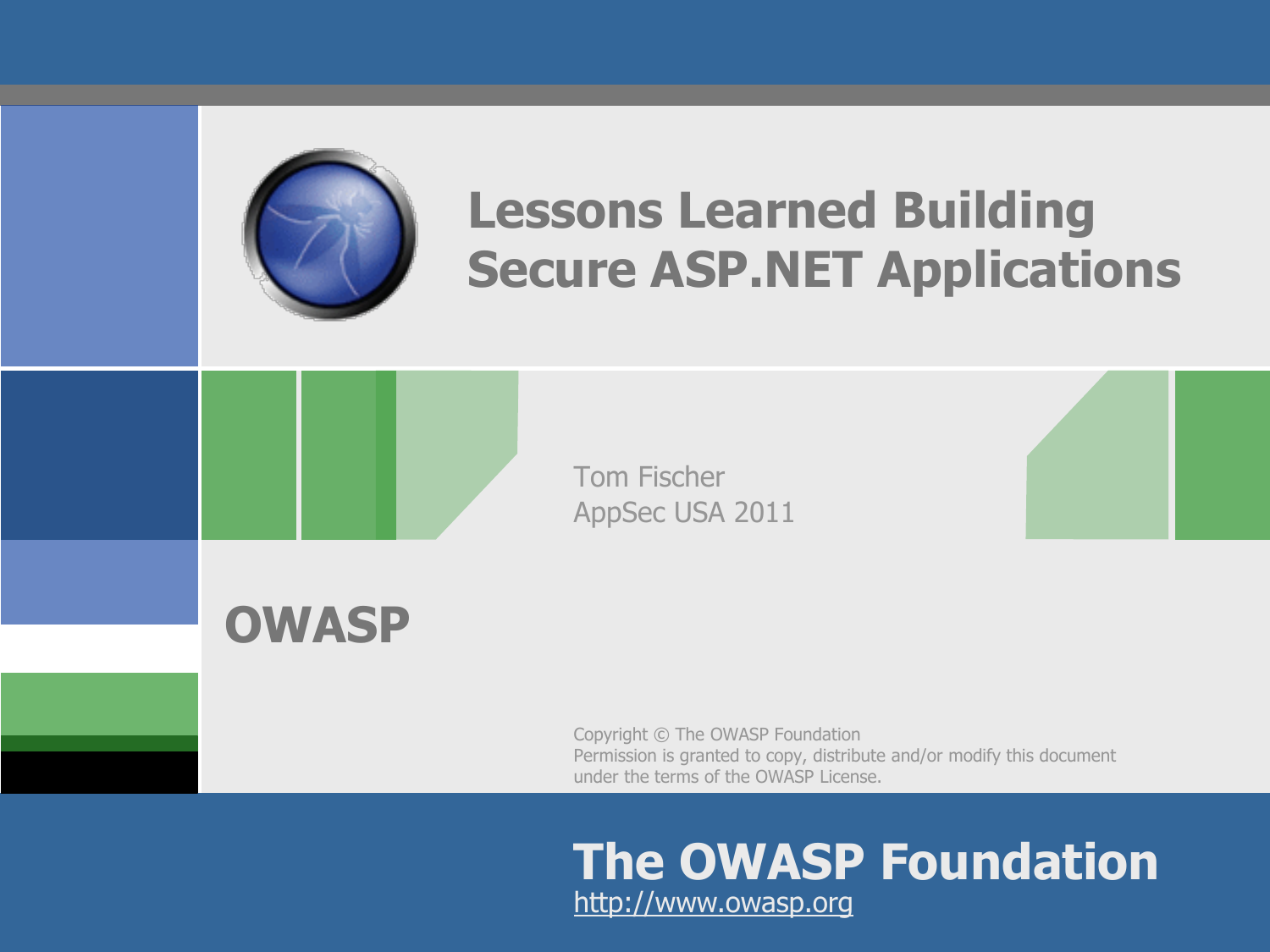#### **Provisos & Assumptions**

- **Presentation based on over 10 years' experience** building web applications on the Microsoft stack for several clients in the Twin Cities
- Suspect some lessons learned will apply to any web project; not just those built with .NET
- Feel free to comment, disagree, question, etc.
- **Finally, this is not a (very) technical presentation**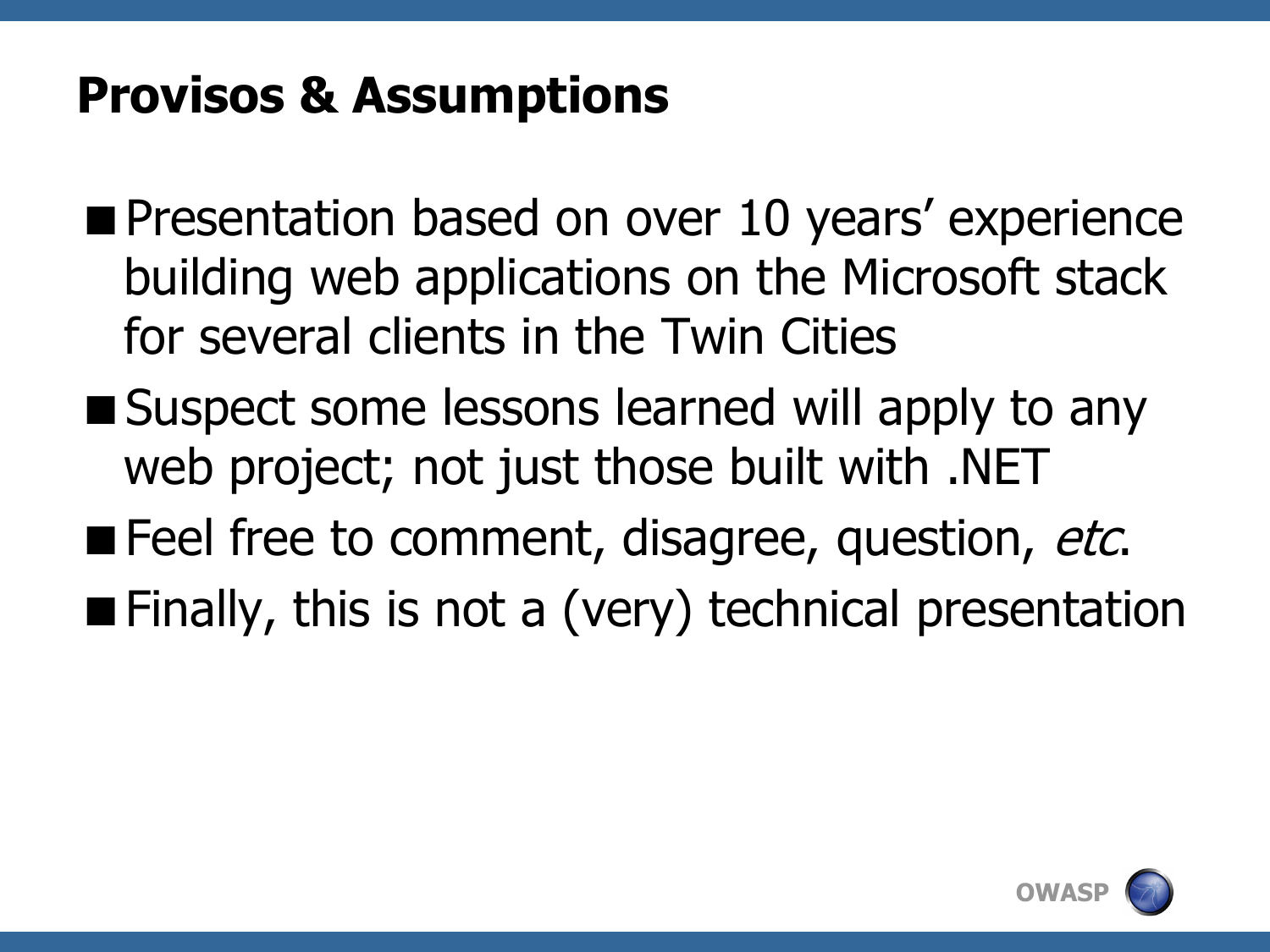#### **Lessons Learned Agenda**

- **The Environment**
- Working with Tools
	- ▶ In-the-Box
	- ▶ Near-the-Box
- New Technologies, New Opportunities

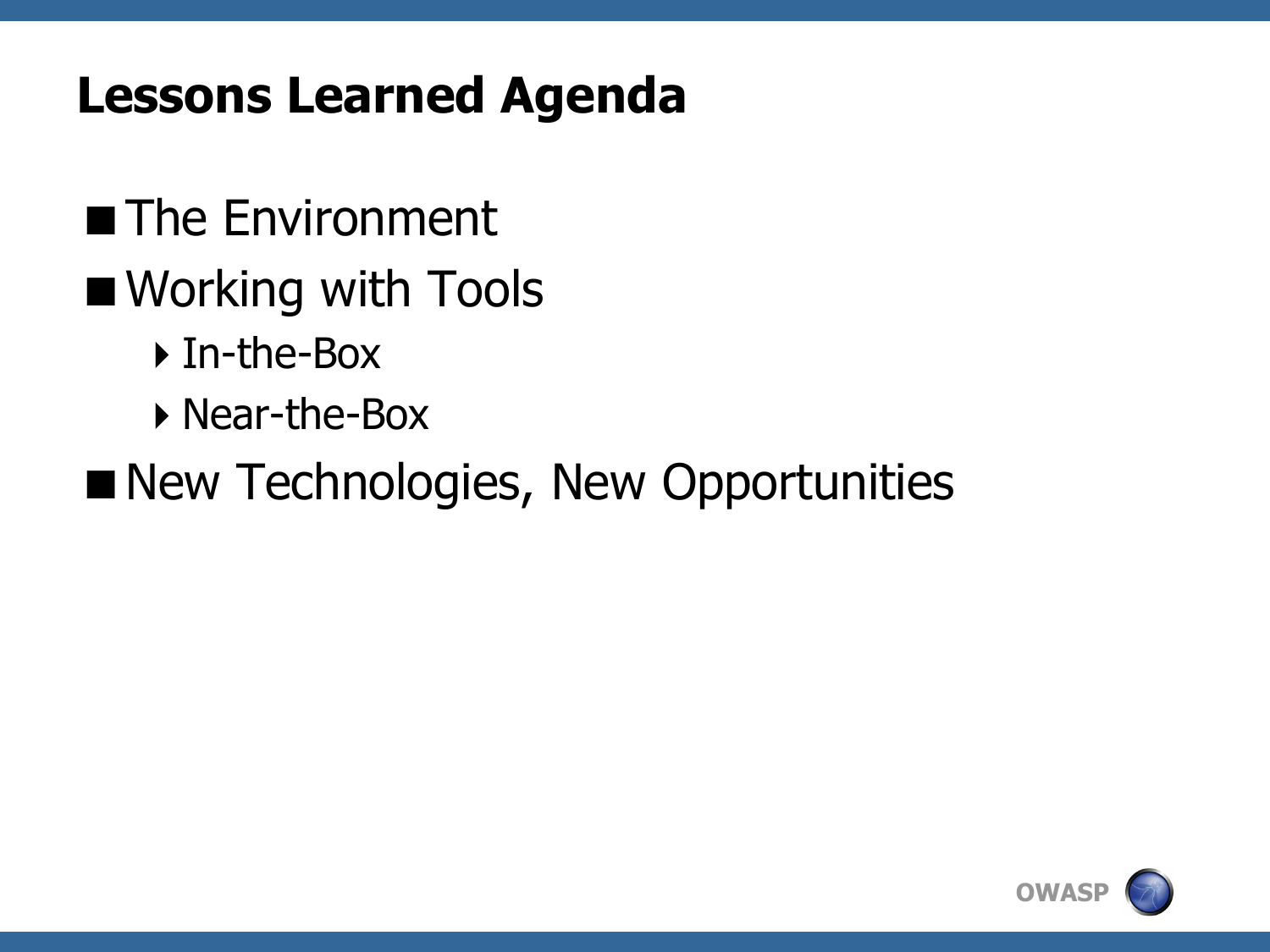# **The Environment: The Open Source Situation**

- A few years ago Microsoft provided almost everything needed to build web applications
- Now a growing number of sources offer free, increasingly "mission critical" components sporting varying degrees of security, such as,
	- ▶ CodePlex
	- ▶ jQuery
	- ▶ SourceForge
	- and many blogs, personal web sites & ISVs

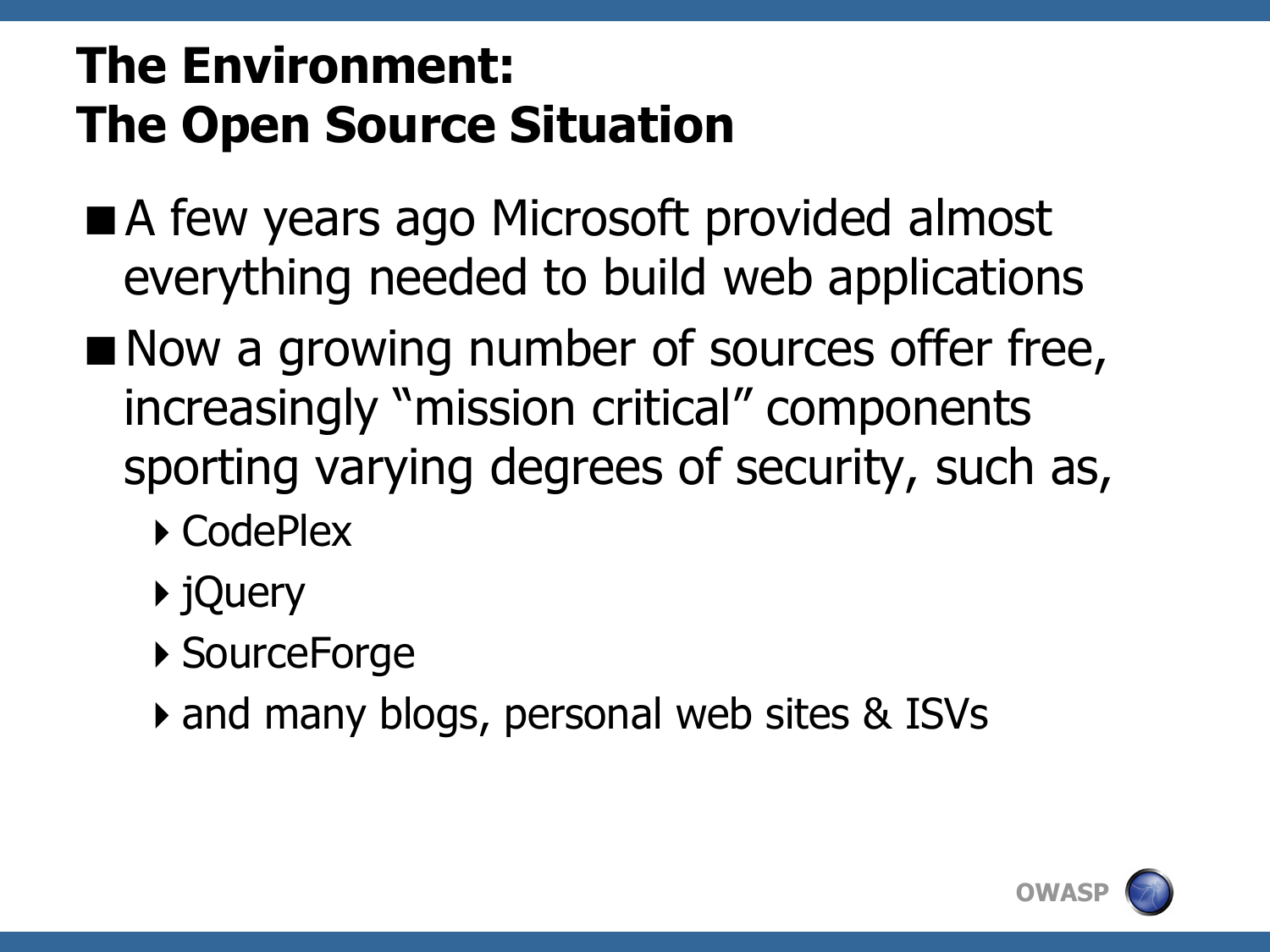#### **The Open Source Side Note: Visual Studio 2010 Extensions**



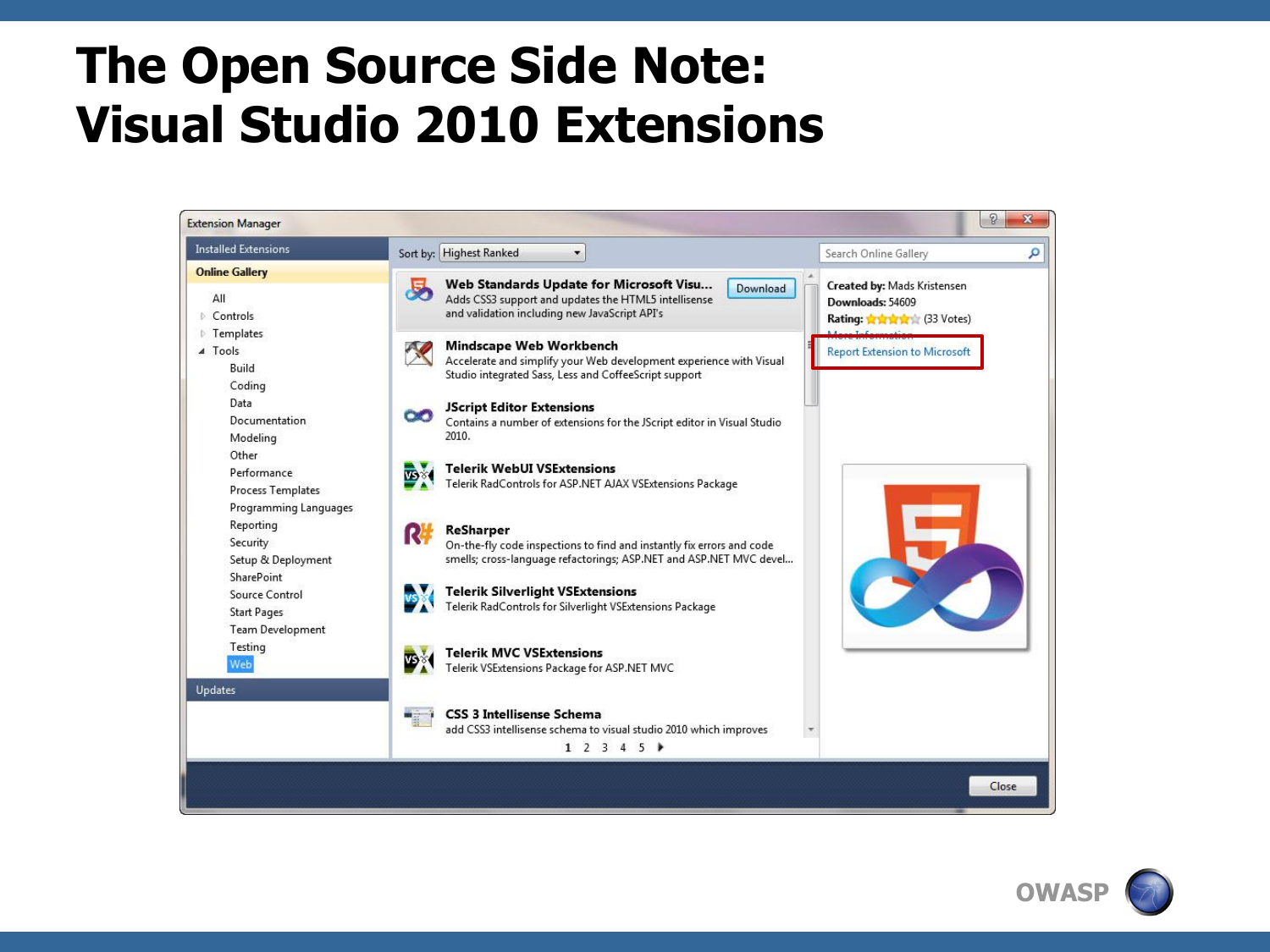# **The Environment: The Open Source Recommendation**

- Communicate a policy, formal or informal, regarding "open source" components
- At a minimum such a policy should
	- ▶ Enforce a requirement that the component's source code should be available
	- Check source code into repository
	- ▶ Specify that deployed components are built from reviewed source code

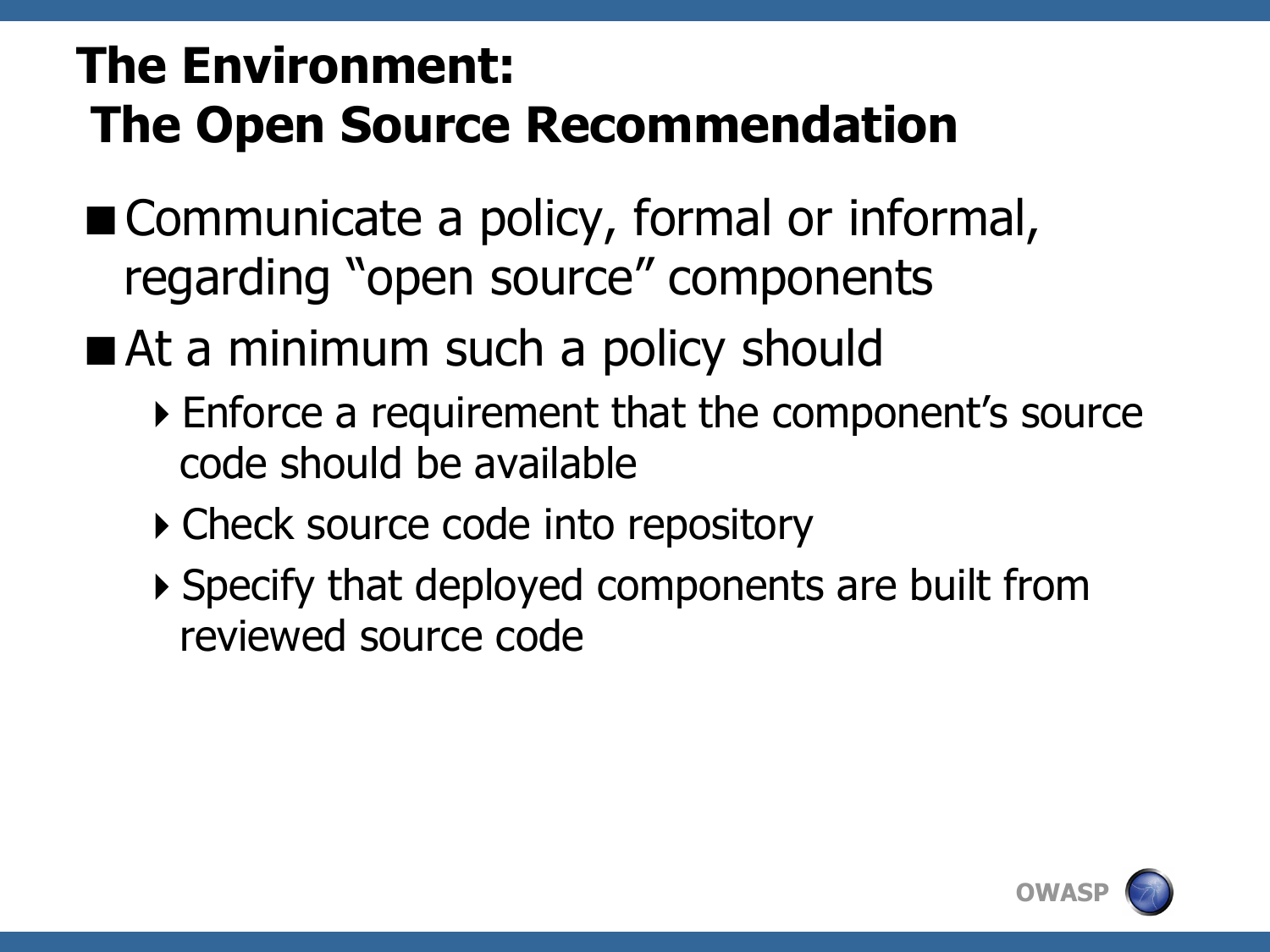# **The Environment: Development Situation**

- Application Concerns
	- Business requirements and "Look and Feel" dominate
	- Development best practices neither measured nor managed
- **Team Composition** 
	- ▶ 1 senior, highly skilled lead
	- ▶ 2 to 4 moderately skilled developers
	- ▶ Not readily available... DBAs, Network Professionals, Security Compliance, Server Administrators, etc.

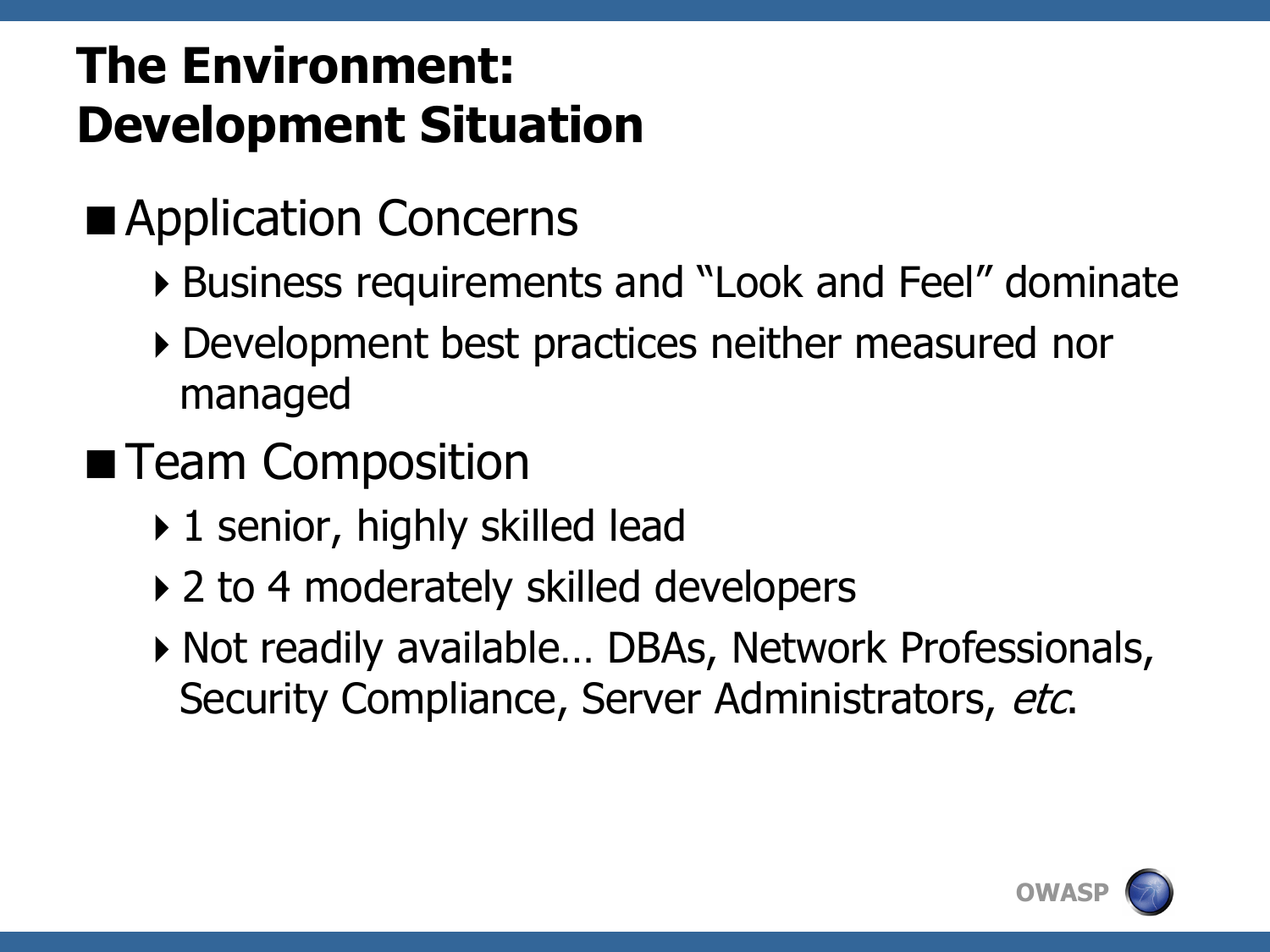# **The Environment: Development Recommendation**

■ Add work tasks to the project plan ASAP

- ▶ Solution previews and reviews with all parties
- ▶ Documented code scans and reviews
- Designate a project OWASP Specialist
	- ▶ Not the lead
	- ▶ Not necessarily the "best" developer
	- ▶ Someone with an interest in security
- **The Train all web developers in organization** 
	- Create awareness of threats & solutions
	- Many inexpensive training options exist

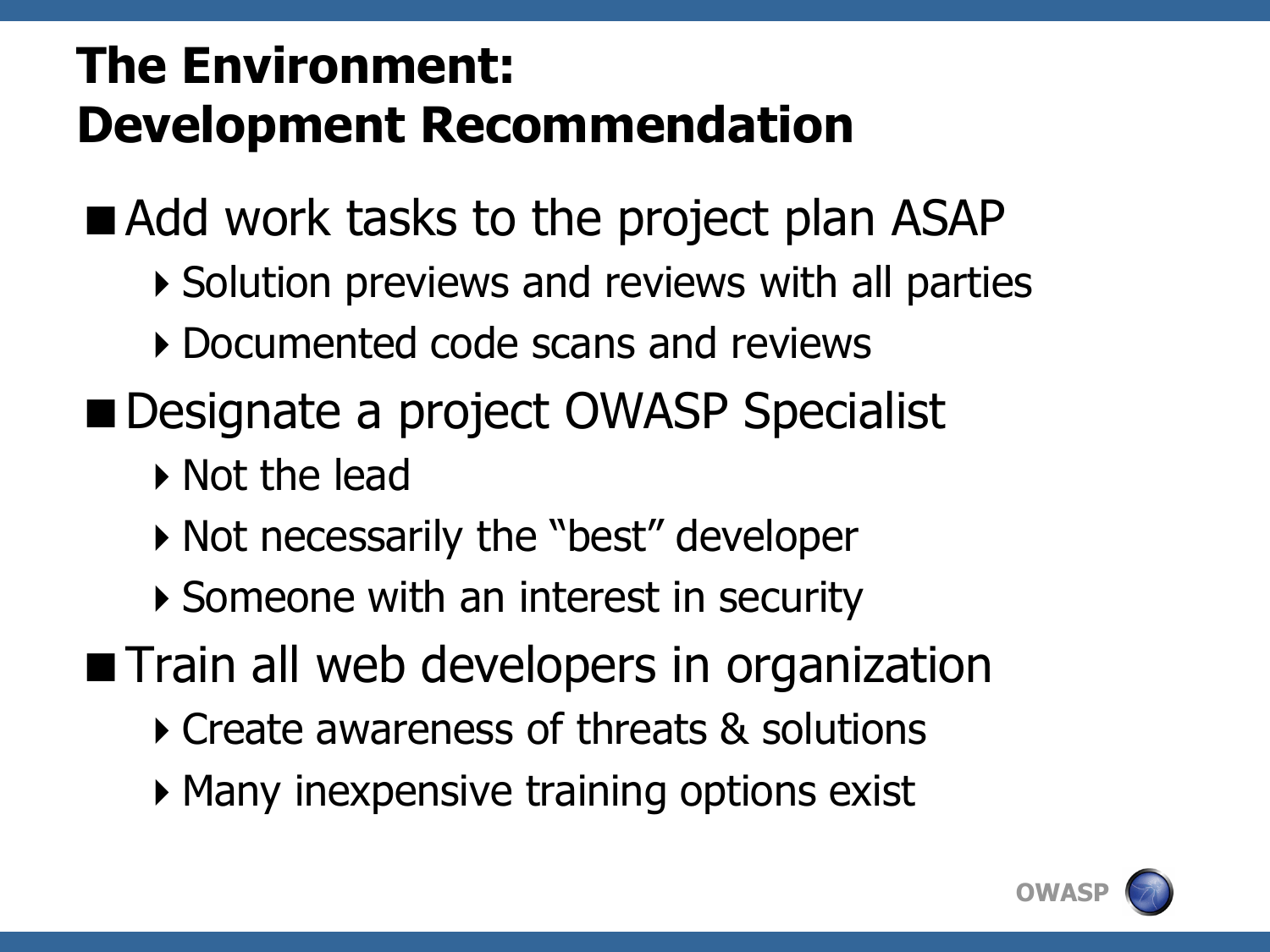# **The Environment: Configuration Sample**

```
\langle 2 \times m \rangle version="1.0"?>
<configuration>
  <configSections>
    <sectionGroup name="system.web.extensions" type="System.Web.Configuration.
      <sectionGroup name="scripting" type="System.Web.Configuration.ScriptingS
        <section name="scriptResourceHandler" type="System.Web.Configuration.S
        <sectionGroup name="webServices" type="System.Web.Configuration.Script
          <section name="jsonSerialization" type="System.Web.Configuration.Scr
        </sectionGroup>
      </sectionGroup>
    </sectionGroup>
  </configSections>
  <appSettings/>
  <connectionStrings/>
  <system.web>
    <compilation debug="false">
      <assemblies>
        <add assembly="System.Core, Version=3.5.0.0, Culture=neutral, PublicKe
        <add assembly="System.Web.Extensions, Version=3.5.0.0, Culture=neutral
        <add assembly="System.Data.DataSetExtensions, Version=3.5.0.0, Culture
        <add assembly="System.Xml.Linq, Version=3.5.0.0, Culture=neutral, Publ
      \langle/assemblies>
    </compilation>
    <authentication mode="Windows" />
    <identity impersonate="true" />
  </system.web>
</configuration>
```
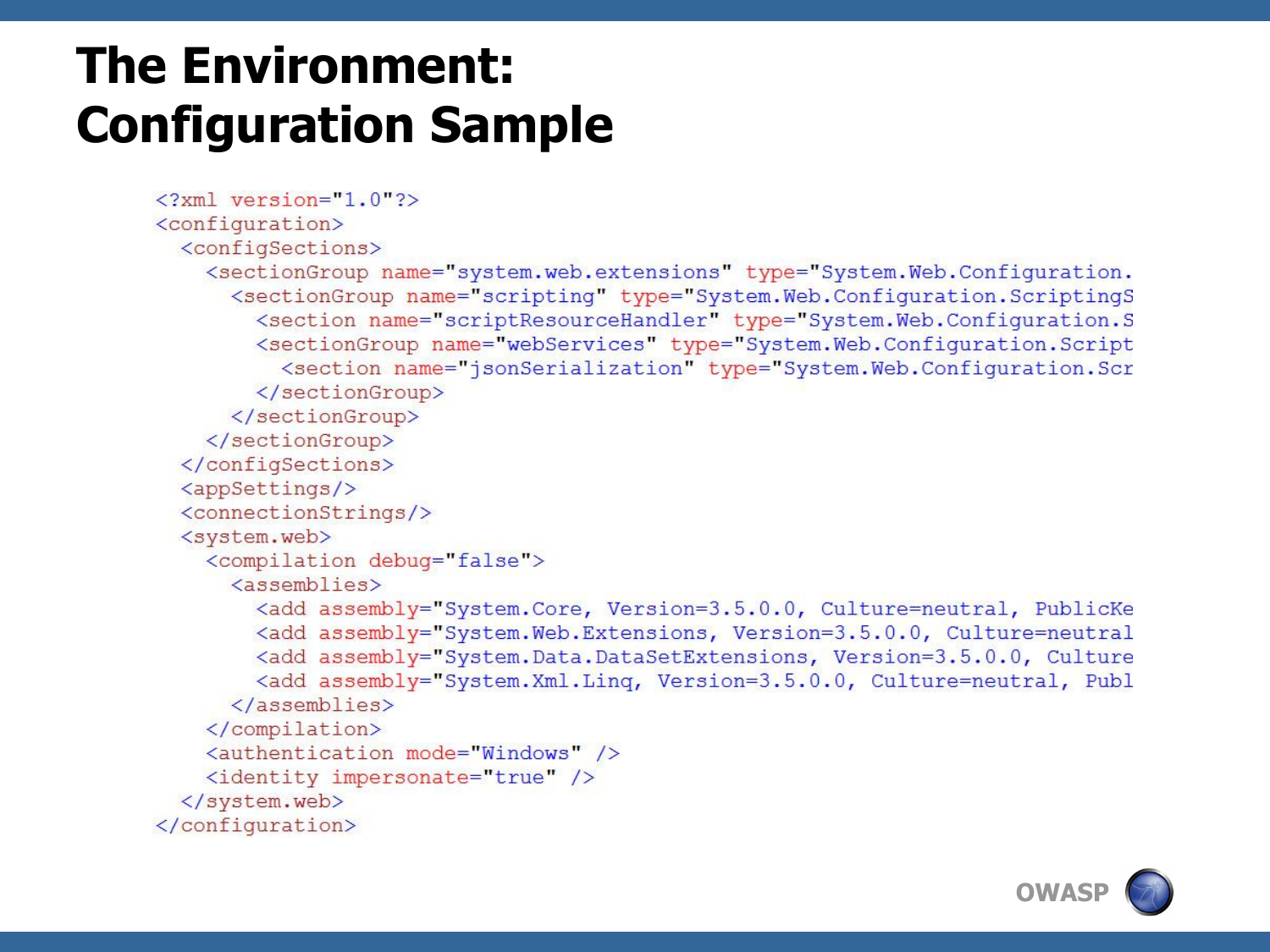# **The Environment: Configuration Situation**

- Controls almost every security aspect, such as, authentication, authorization, hashing algorithms, keys, etc.
- Internet Information Server (IIS) allows
	- ▶ Settings at the machine, root, site and folder
	- ▶ Supports overrides via GUI or code
- Few (if any) Developers or IT Professionals understand the behavior of all settings
- Infrastructure typically operates in either a lockdown or "it's a developer thing" mode

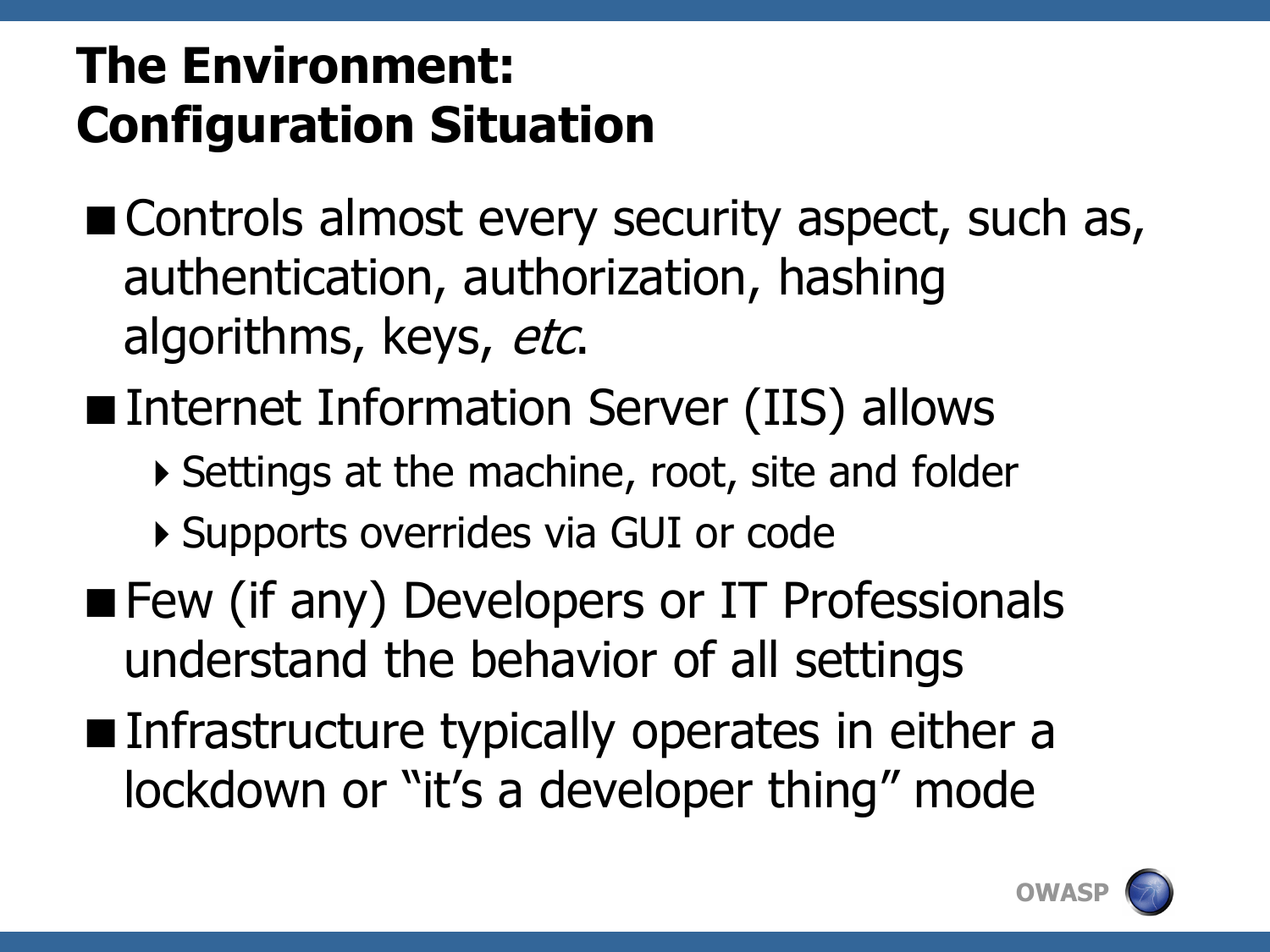# **The Environment: Configuration Recommendation**

■ Lock down machine level settings

- ▶ Only allow Infrastructure to edit
- Communicate variances from the default settings
- **Theat application configuration files like code** 
	- ▶ Keep under source control
	- Adhere to existing deployment practices
- Learn about the *allowOverride* and family of lockXXX attributes
	- Available since .NET 2
	- ▶ Typically applied at the machine level

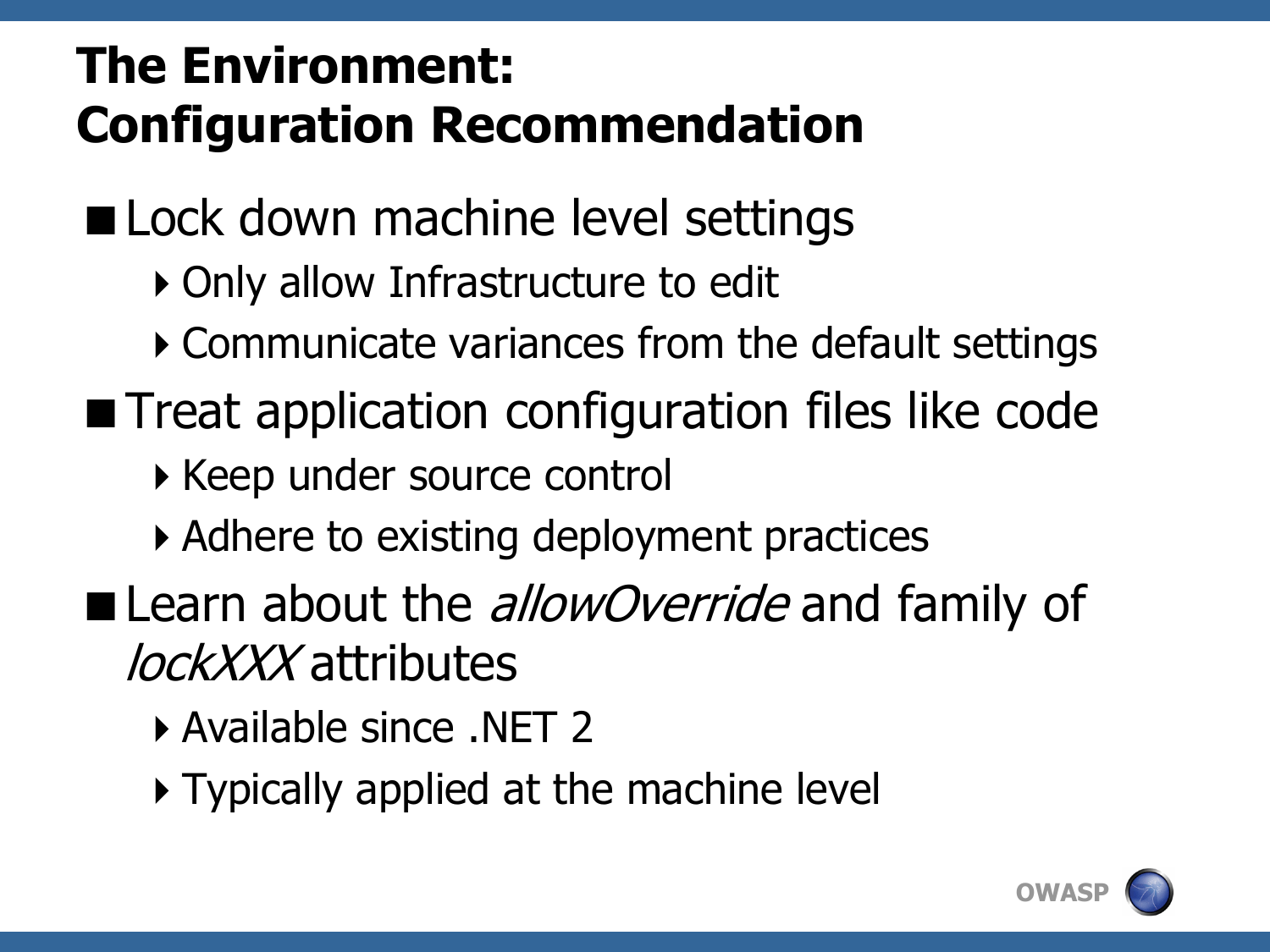# **Configuration Side Note: Windows Communication Foundation (WCF)**

# ■ Situation

- Hugely successful and productive feature; not always needed or included in a web application
- Few developers understand the technology
- ▶ Easy to create and overlook big security holes
- Recommendation
	- Establish early production and development settings
	- Enforce usage of the promulgated settings
	- Read Microsoft's WCF Security Guide

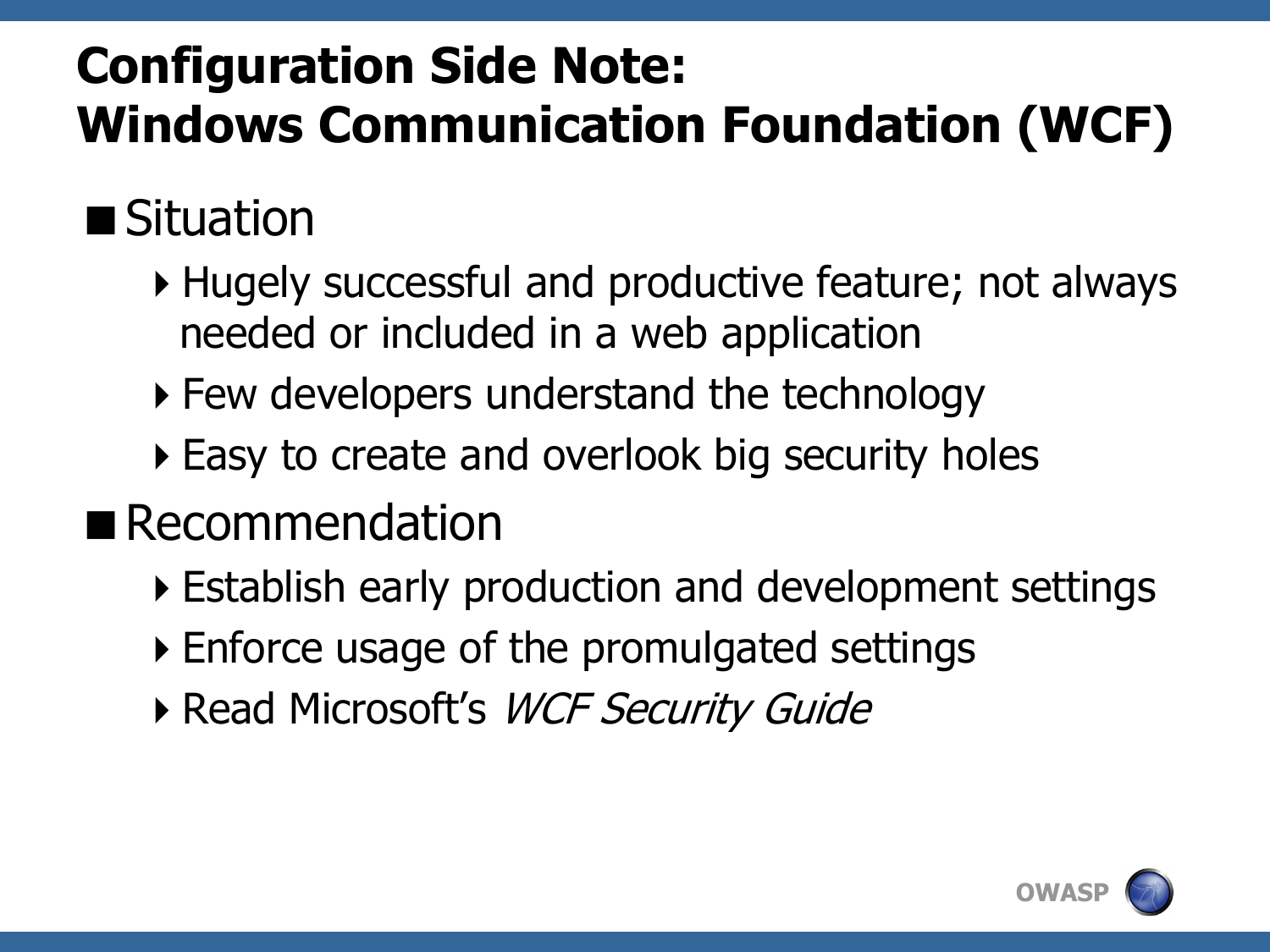# **The Environment: Authentication Situation**

- Most applications implicitly follow a Trusted Subsystem security design
	- User credentials checked "at the door"
	- Shared database and domain service accounts
- Credentials managed via one repository; typically Active Directory or SQL Server
- **The above suggests one application's breach** may comprise other applications hosted on the same server(s) or sharing the same credentials store

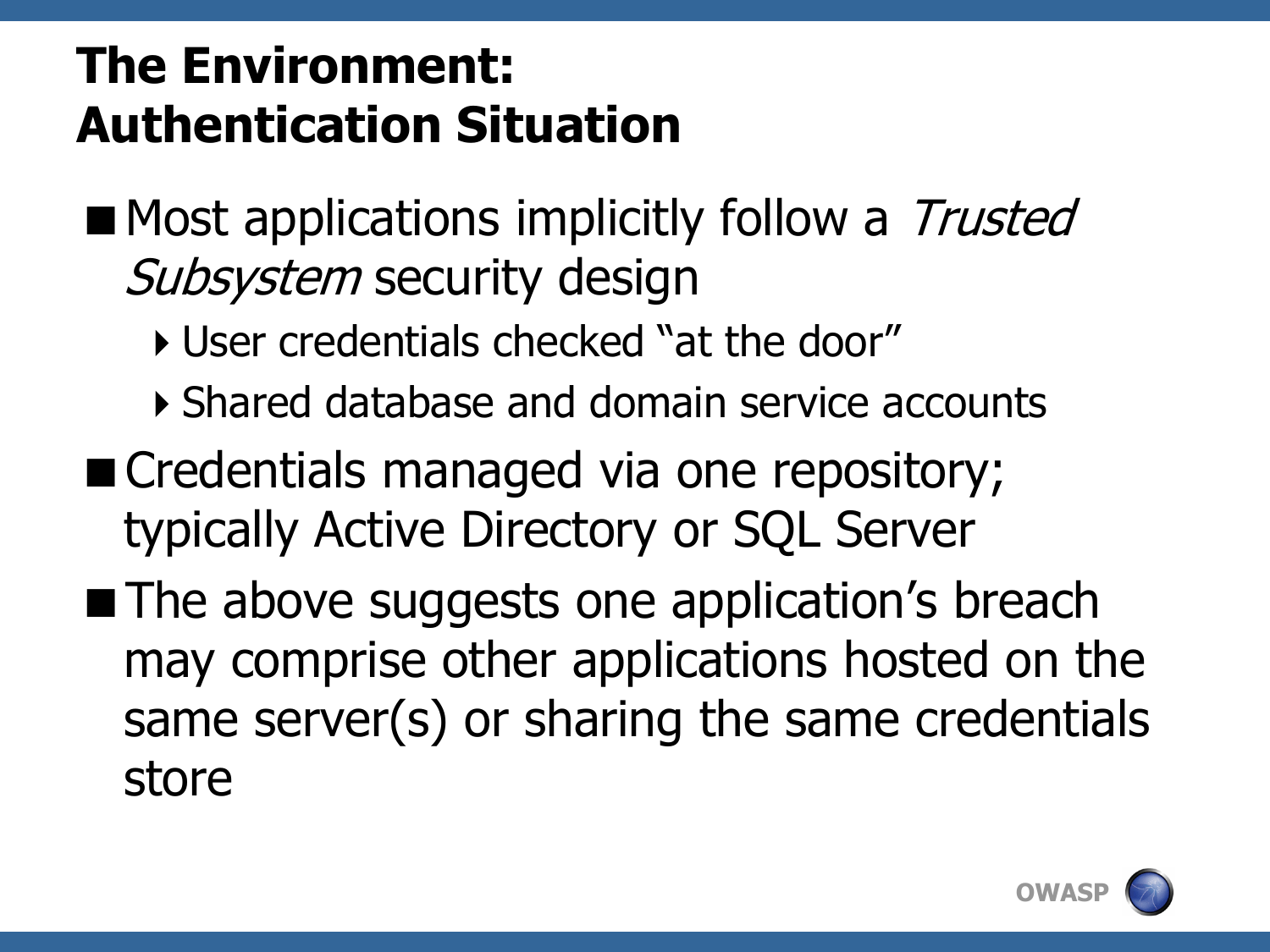# **The Environment: Authentication Recommendation**

- Be wary of custom, application-specific credentials management solutions
- Strive for a credentials repository that is
	- ▶ Treated as an enterprise grade resource
	- ▶ Exposed by tightly controlled components
- Create domain service accounts that
	- Do serve specific functions or applications
	- ▶ Do not serve as super accounts

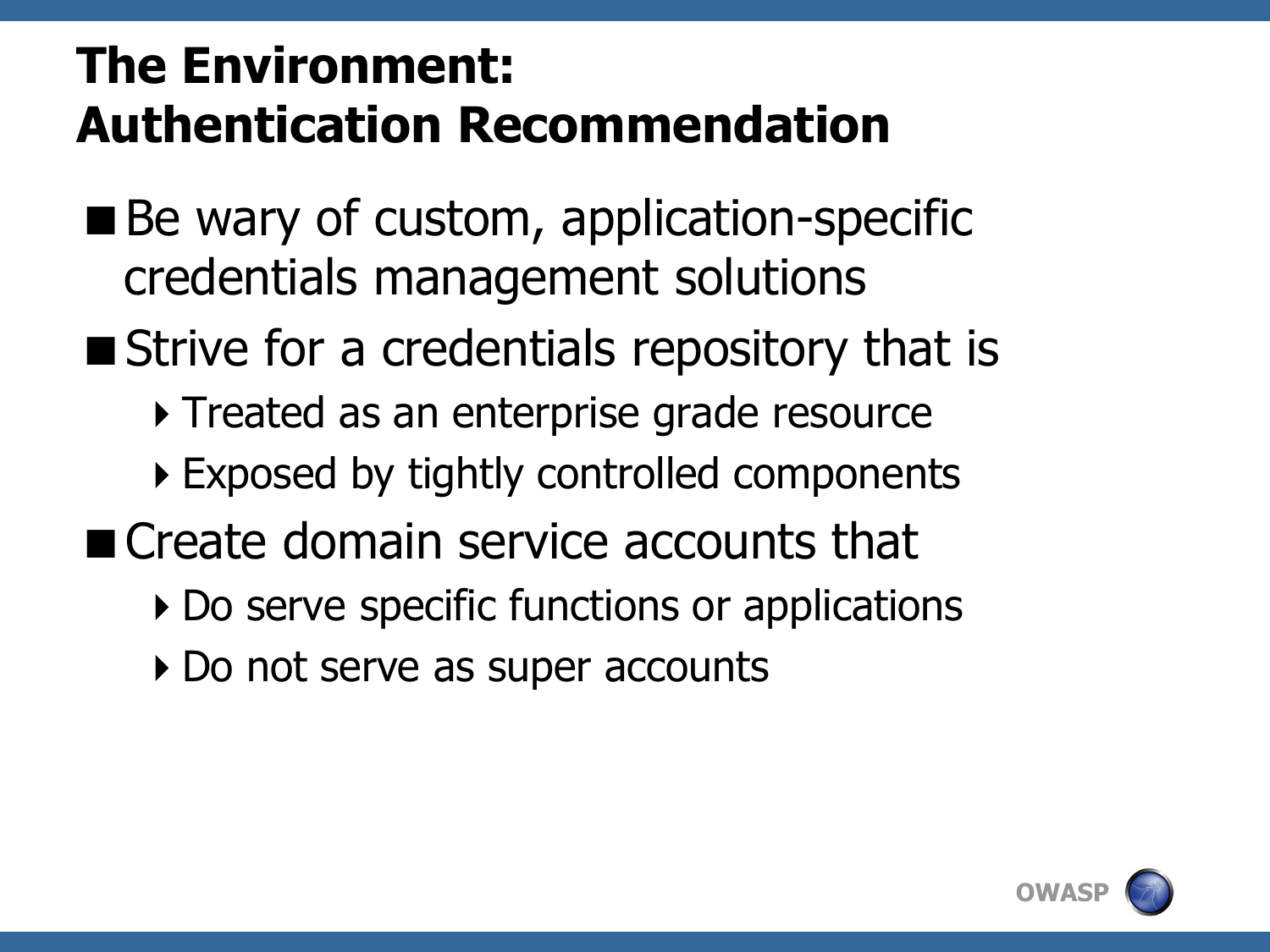# **Authentication Side Note: Building the Enterprise Credentials Store**

- **Project task lists usually include security; rarely** do they incorporate an enterprise resource
- **Standards have lowered the costs and risks of** implementing an enterprise credentials store
- Easier to implement (hide?) a credentials store within a moderately sized project
- Consider
	- ▶ Eclipse's Higgins Open Source Identity Framework
	- Microsoft's Windows Identity Foundation

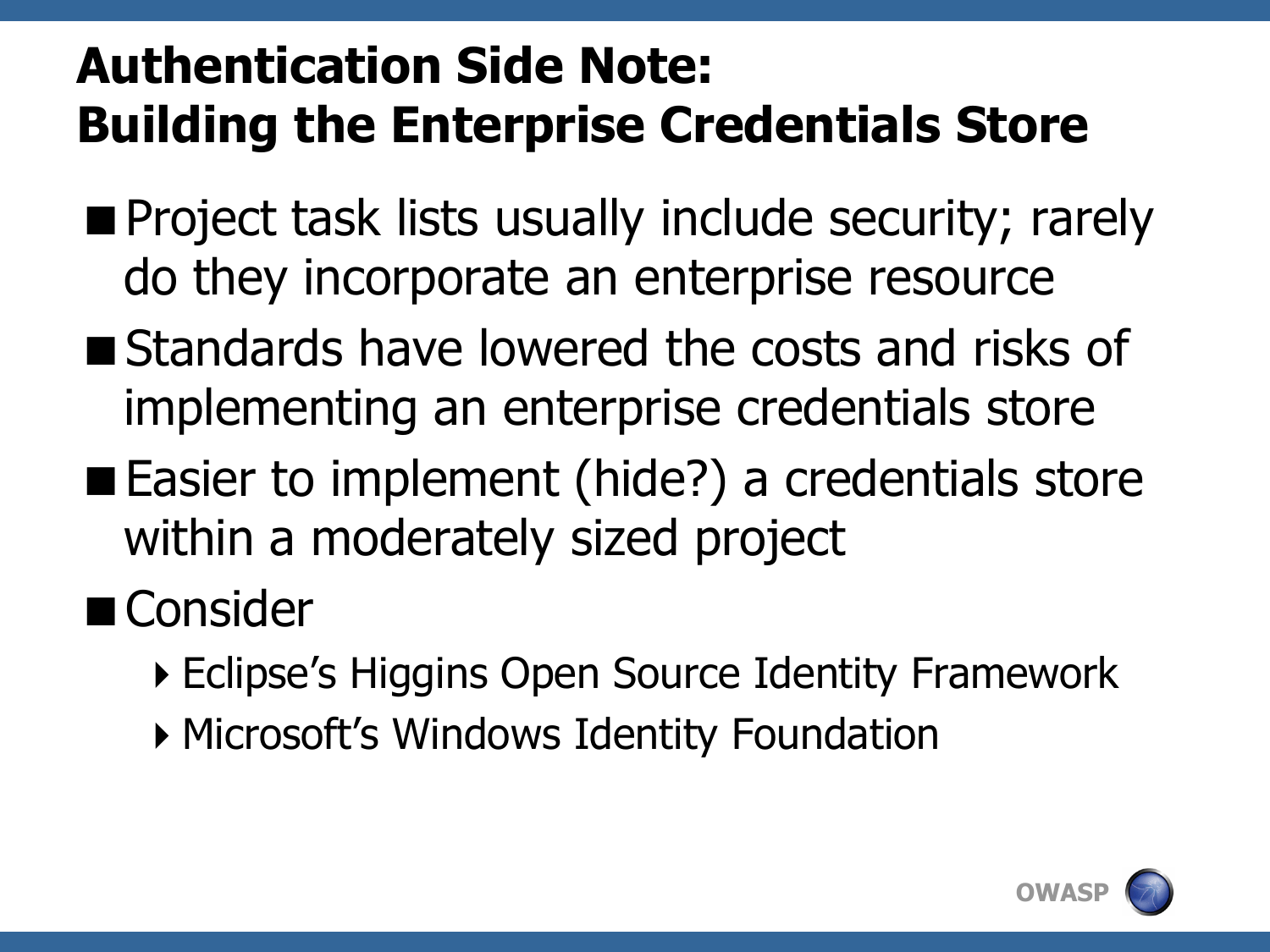#### **In-the-Box: validateRequest**

#### Description

▶ Request's input data compared to a blacklist

# **Typical Usage**

- ▶ On by default
- ▶ Regularly turned off for various reasons, such as, broken user control or misbehaving AJAX
- **Recommendation** 
	- ▶ Do not assume it is enabled
	- When enabled not 100% foolproof; still need to validate all input

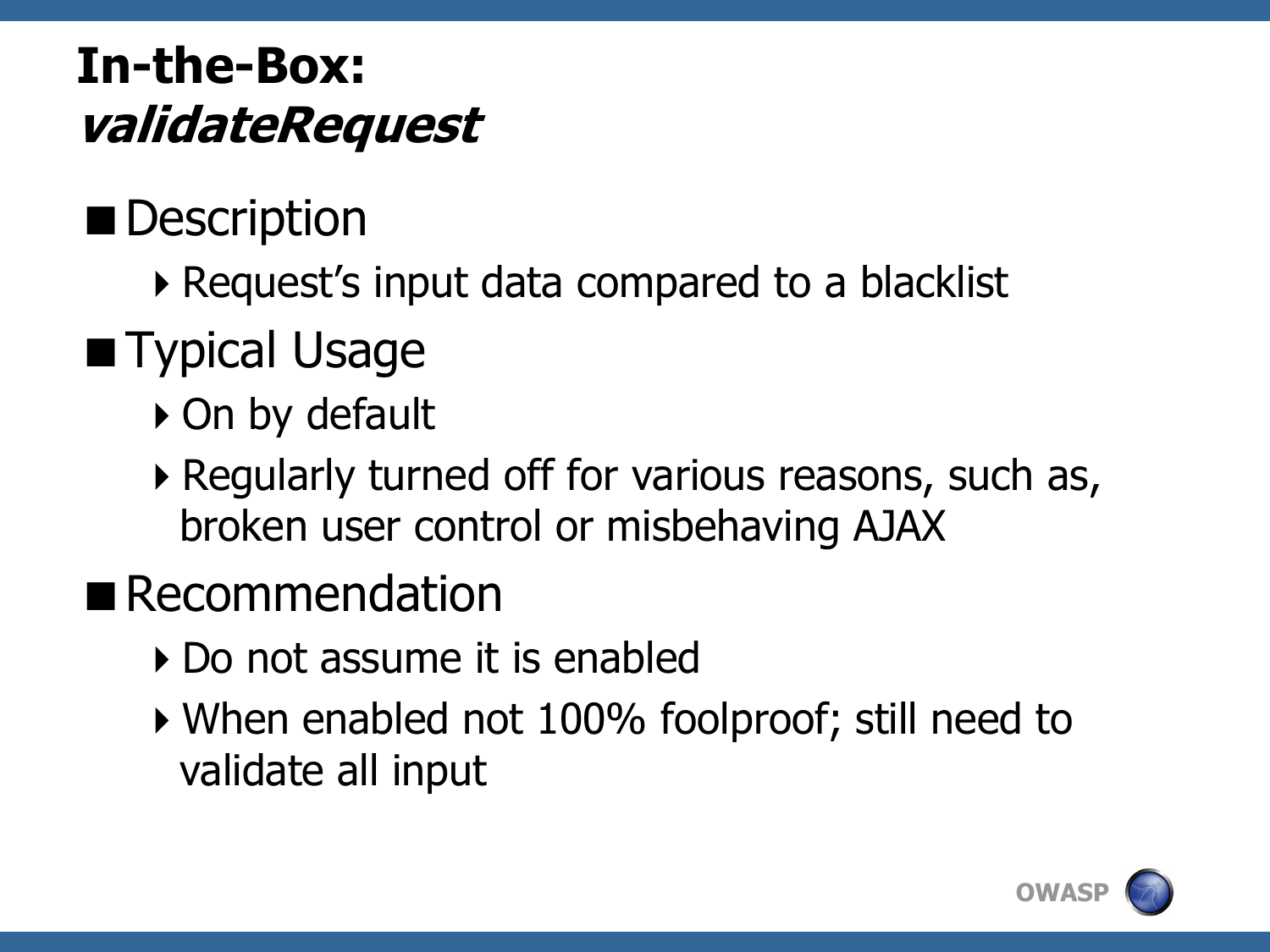#### **In-the-Box: Page.ViewStateUserKey**

# **Description**

▶ Session unique view-state identifier checked on post backs

# **Typical Usage**

- ▶ Coded on a page-by-page basis
- Turned off for performance (via *EnableViewStateMac)*
- Recommendation
	- If used, implement in a base page
	- When used not 100% foolproof against CSRF attacks; well documented help exists

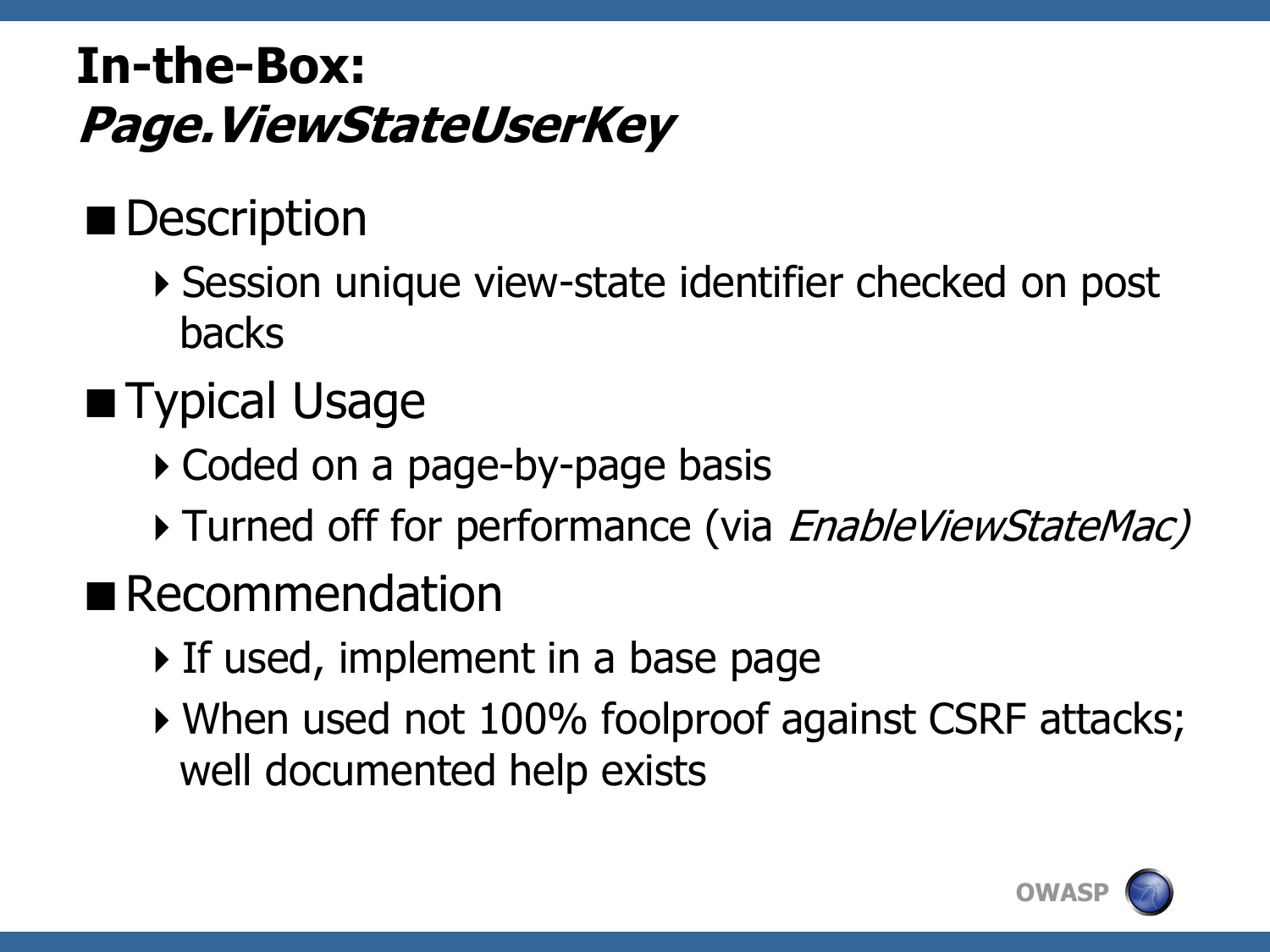#### **In-the-Box: maxRequestLength**

### Description

Limits input stream's buffering threshold

#### **Typical Usage**

- ▶ Default set to 4KB
- ▶ Set to handle any request at the application level

#### Recommendation

- ▶ Set machine level to default; allow overrides
- Lock at the application level (no large file uploads)
- ▶ Force developers to set it explicitly at the page level

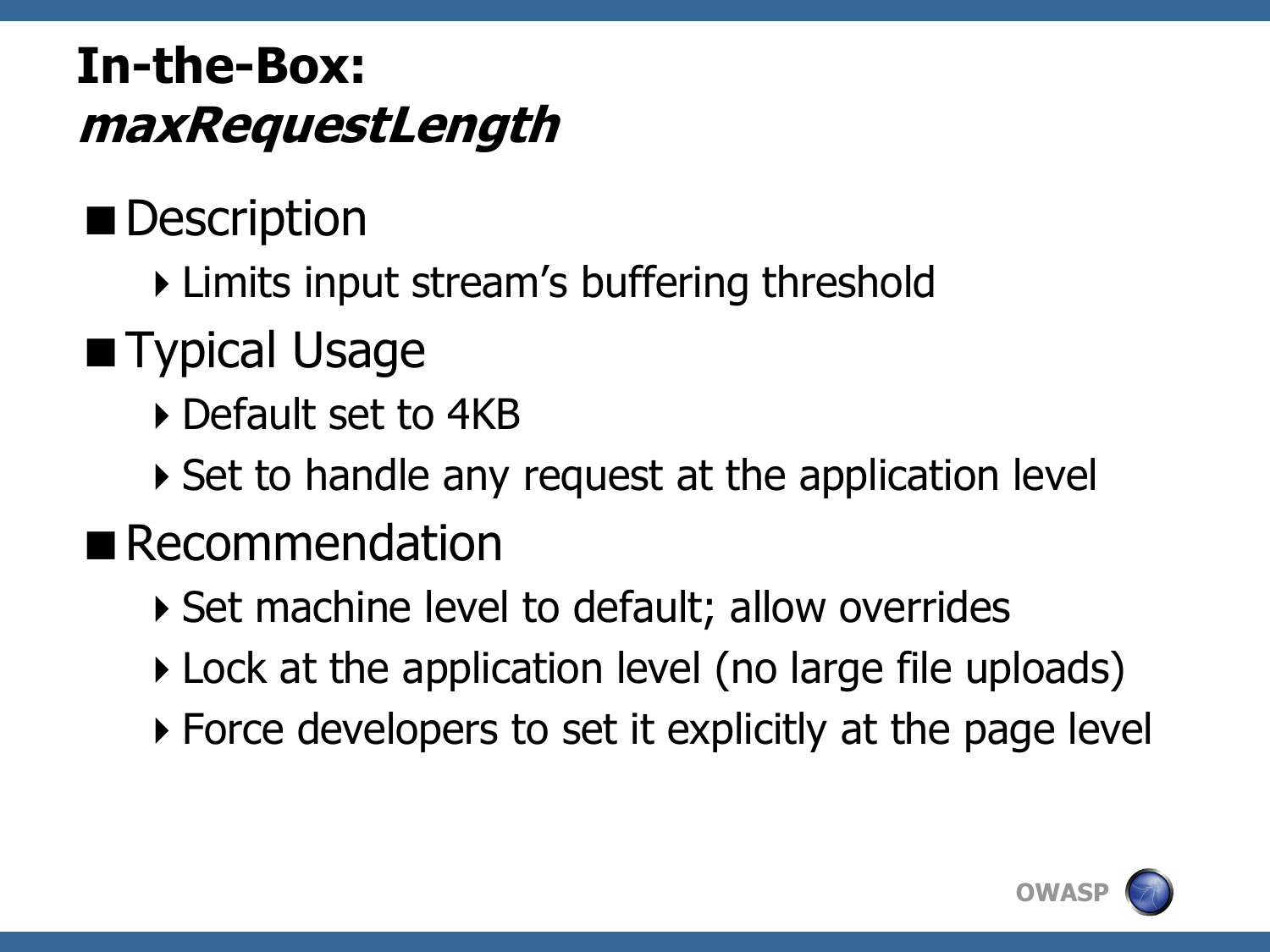#### **Side Note: HttpRuntime Settings**

- Section contains *maxRequestLength* along with many other critical properties, such as, maxUrlLength and enableHeaderChecking
- Most *HttpRuntime* default settings work well; tweak them with care and caution

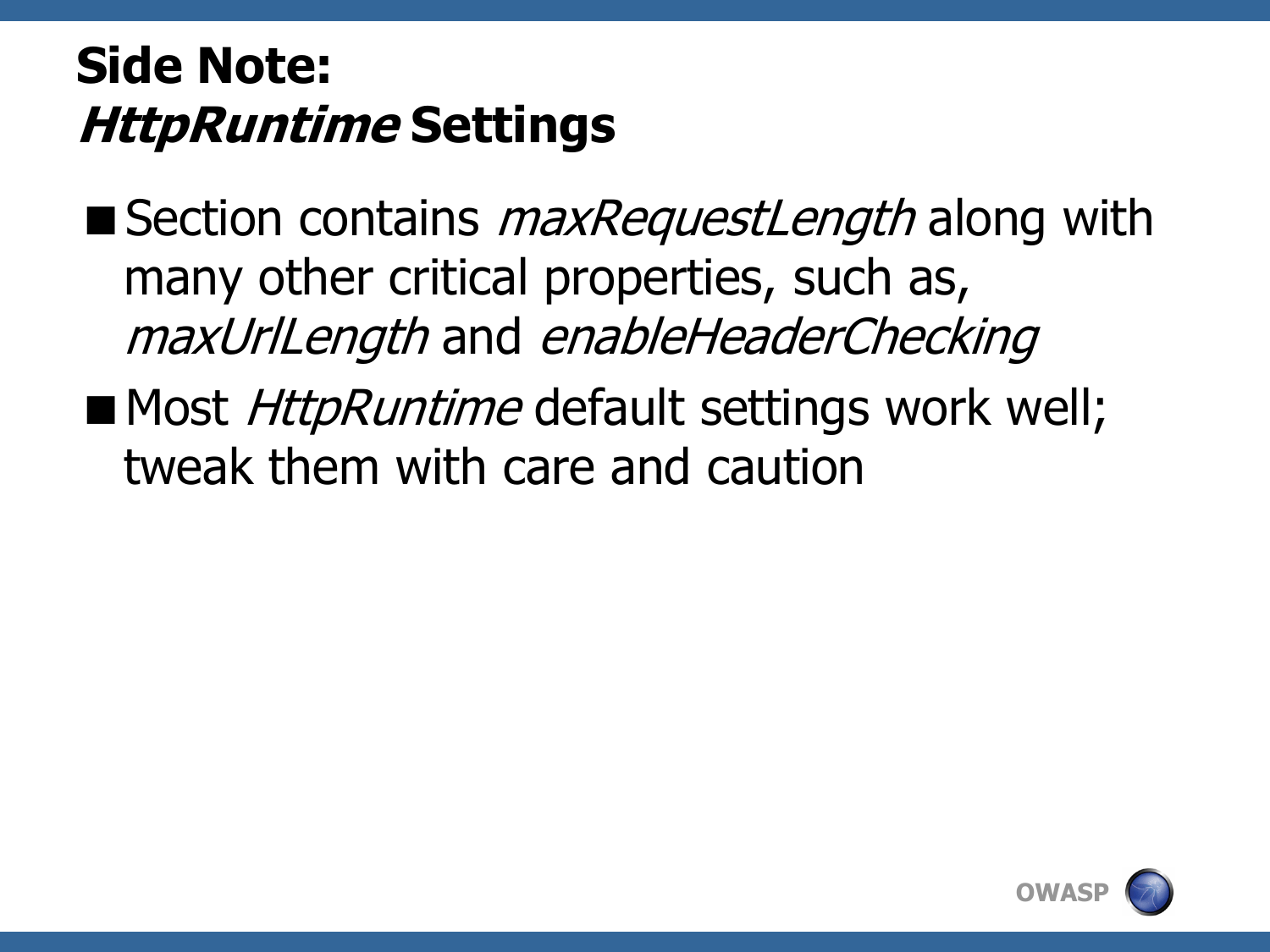# **Near-the-Box: Anti-Cross Site Scripting Library (Anti-XSS)**

# **Description**

Encoding functions for CSS, HTML, HTML attributes, JavaScript, XML, etc. based on a globalized whitelist

# **Typical Usage**

- Library not extremely well-known or utilized
- ▶ Newer versions not always applied
- Recommendation
	- Incorporate into a project from the start
	- ▶ Update to latest version when scheduling 100% integration testing run

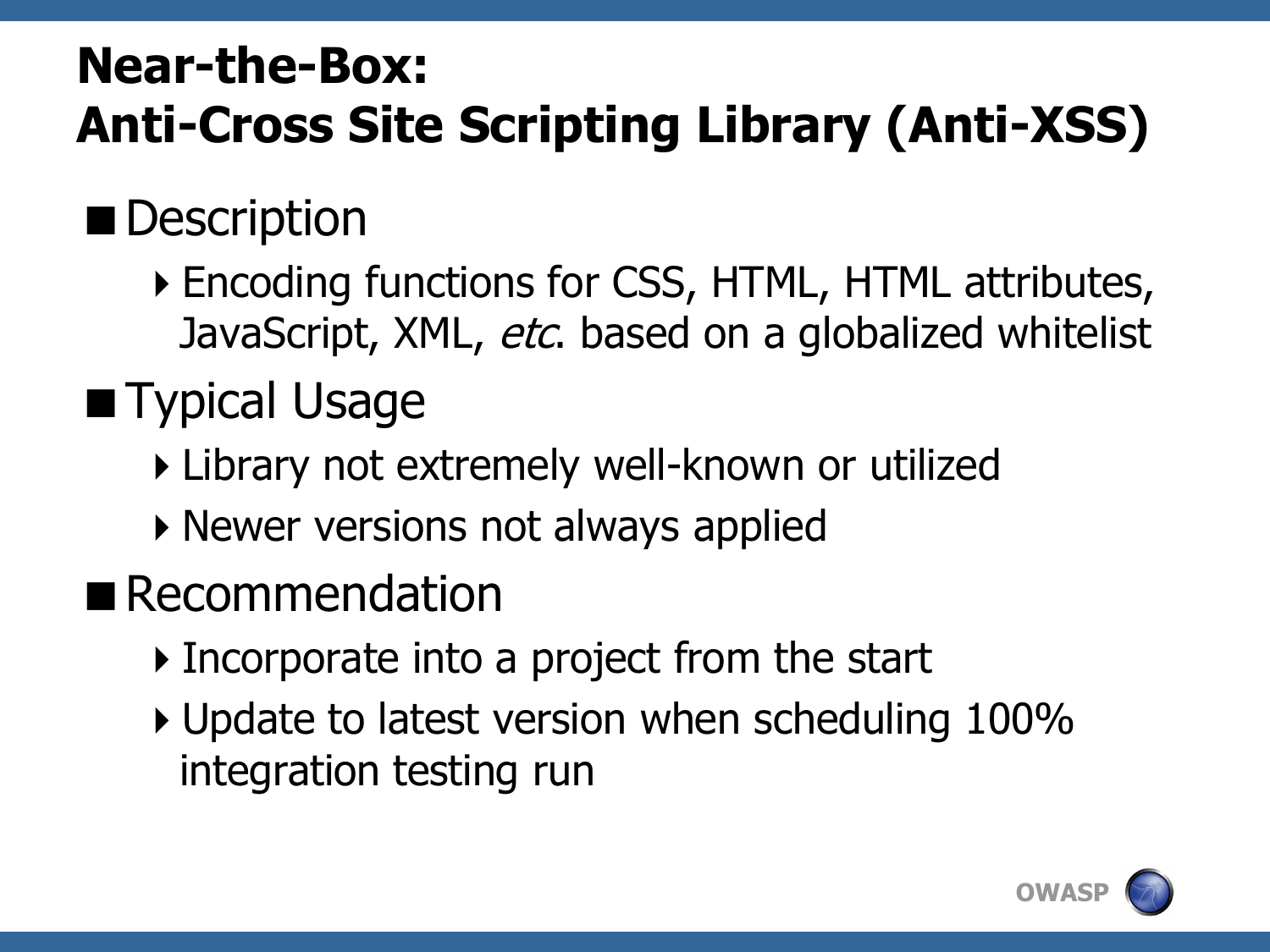# **Near-the-Box: Anti-Cross Site Scripting Library (Anti-XSS)**

Some of what's new in 4.0

- Adjustable safe-listing for HTML/XML encoding
- Invalid Unicode character detection
- HtmlFormUrlEncode
- **LDAP** encoding changes
- **Each new version reflects a solution to late** breaking attacks; albeit delayed

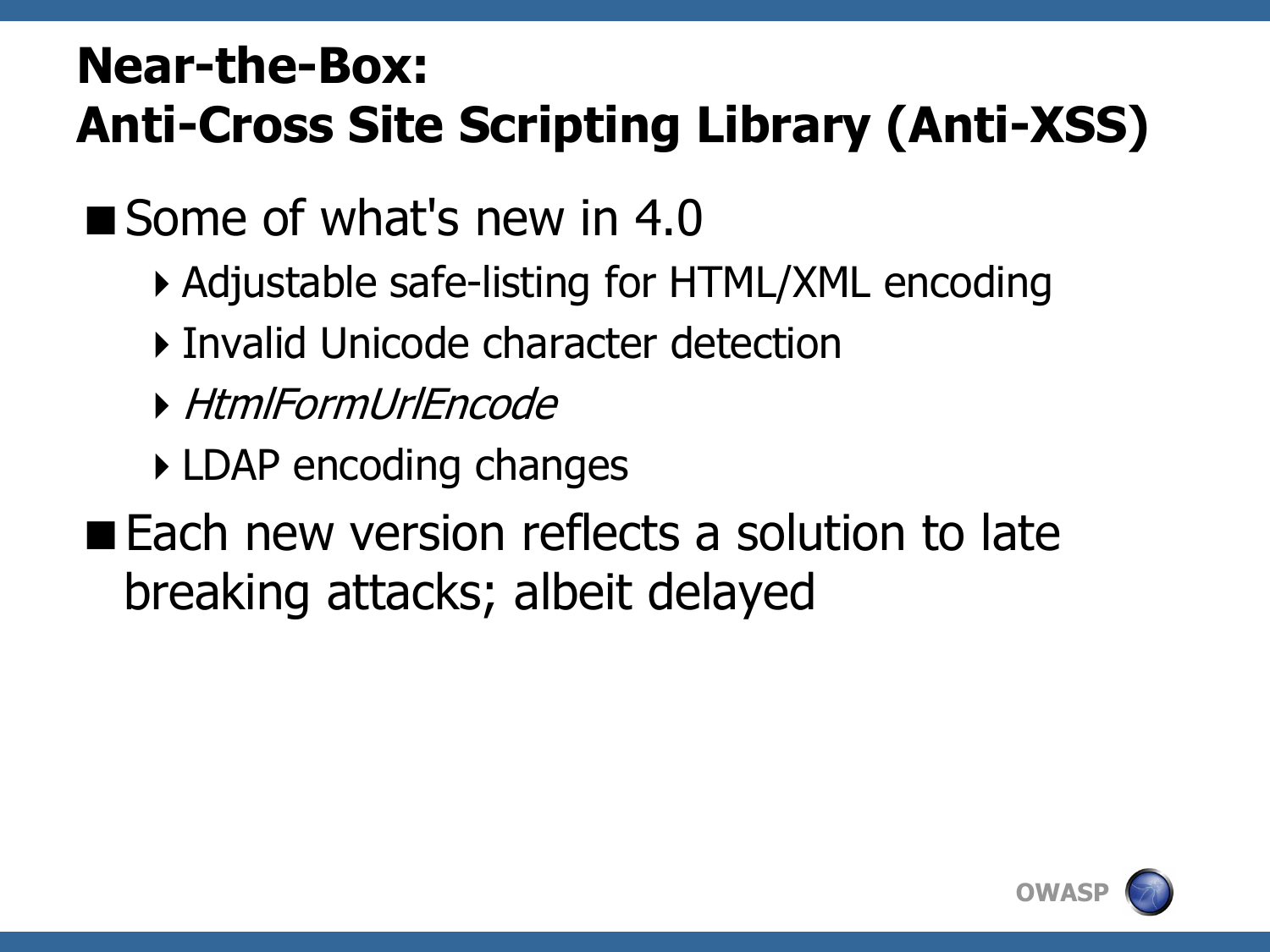#### **Side Note: Anti-XSS Updates History**

#### Microsoft Download Center bing  $\Omega$ Microsoft Anti-Cross Site Scripting Library Windows Office All products All downloads Security Support Search results 1-4 of 4 results Sort By: Relevancy  $\vert \cdot \vert$ Filter options **Microsoft Anti-Cross Site Scripting Library V4.0** Product category **FREE** ↓ AntiXSS 4.0 helps you to protect your applications from cross-site scripting attacks. **Developer Tools (4)** RELEASE DATE: 10/5/2010 Operating system SDK Windows Server 2003 (4) Microsoft Anti-Cross Site Scripting Library V3.1 **FREE** Windows XP (4) ⊻ AntiXSS 3.1 helps you to protect your current applications from cross-site scripting attacks, at the RELEASE DATE: **Windows 2000 (3)** same time helping you to protect your legacy application with its Security Runtime Engine 7/2/2010 Show more -SDK Download type Microsoft Anti-Cross Site Scripting Library V1.0 **FREE** ↓  $SDK(4)$ This download contains the redistributable files for the Microsoft Application Security Anti-Cross RELEASE DATE: **Site Scripting Library** 3/23/2006 SDK **Microsoft Anti-Cross Site Scripting Library V1.5** FREE ↓ This download contains the redistributable files for the Microsoft Application Security Anti-Cross RELEASE DATE: **Site Scripting Library** 11/20/2006 SDK

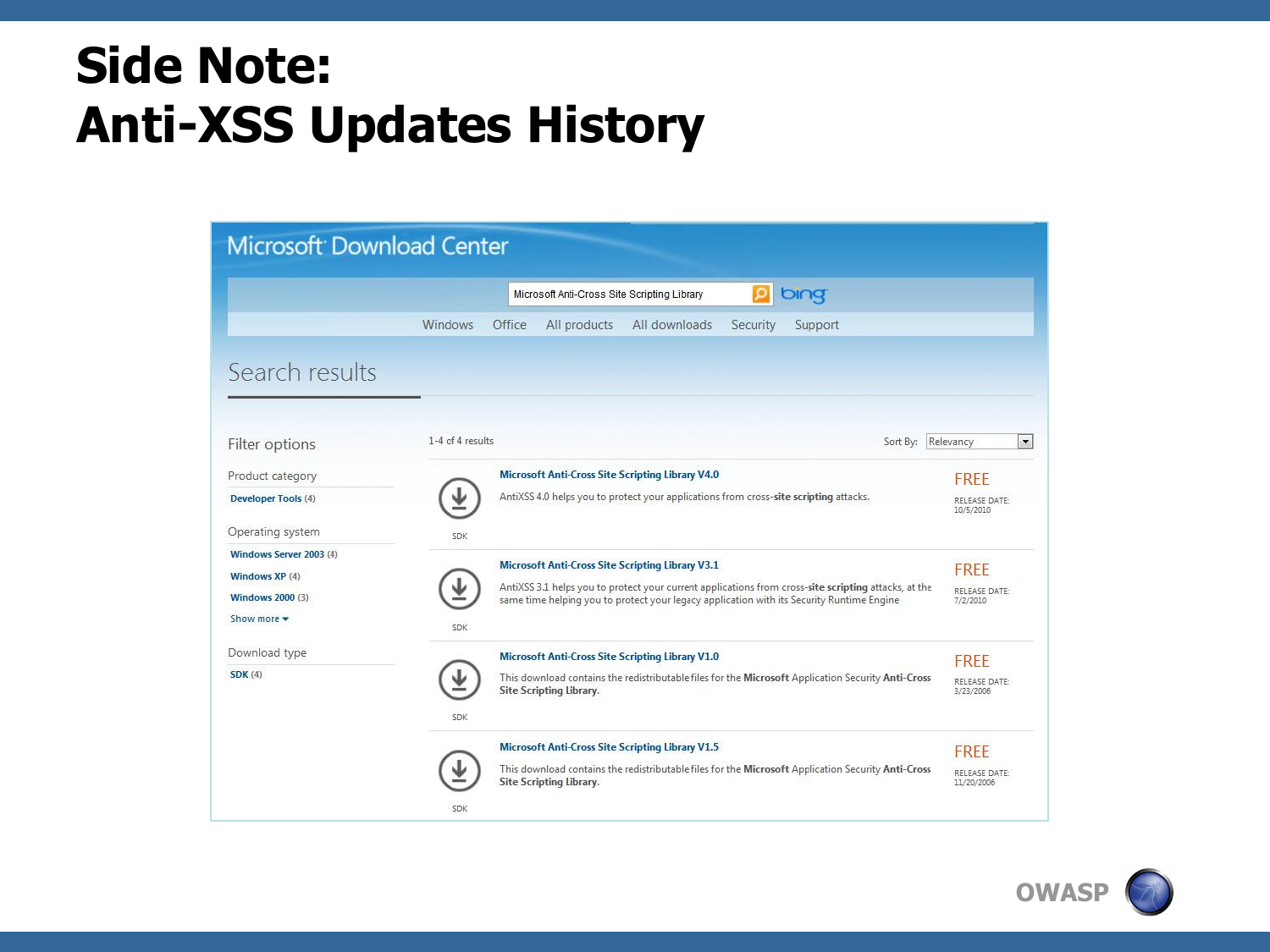# **Near-the-Box: FXCop ASP.NET Security Rules**

# Description

- ▶ Specialized static code analysis executable by Visual Studio or the stand alone FXCop tool
- ▶ Checks ASP.NET and ASP.NET MVC best practices
- Typical Usage
	- ▶ Not commonly applied (like most other FXCop rules)
- Recommendation
	- Get them incorporated into the build cycle; consider applying them at all code check-ins
	- Requires selling Architect, Build Manager and Project Manager

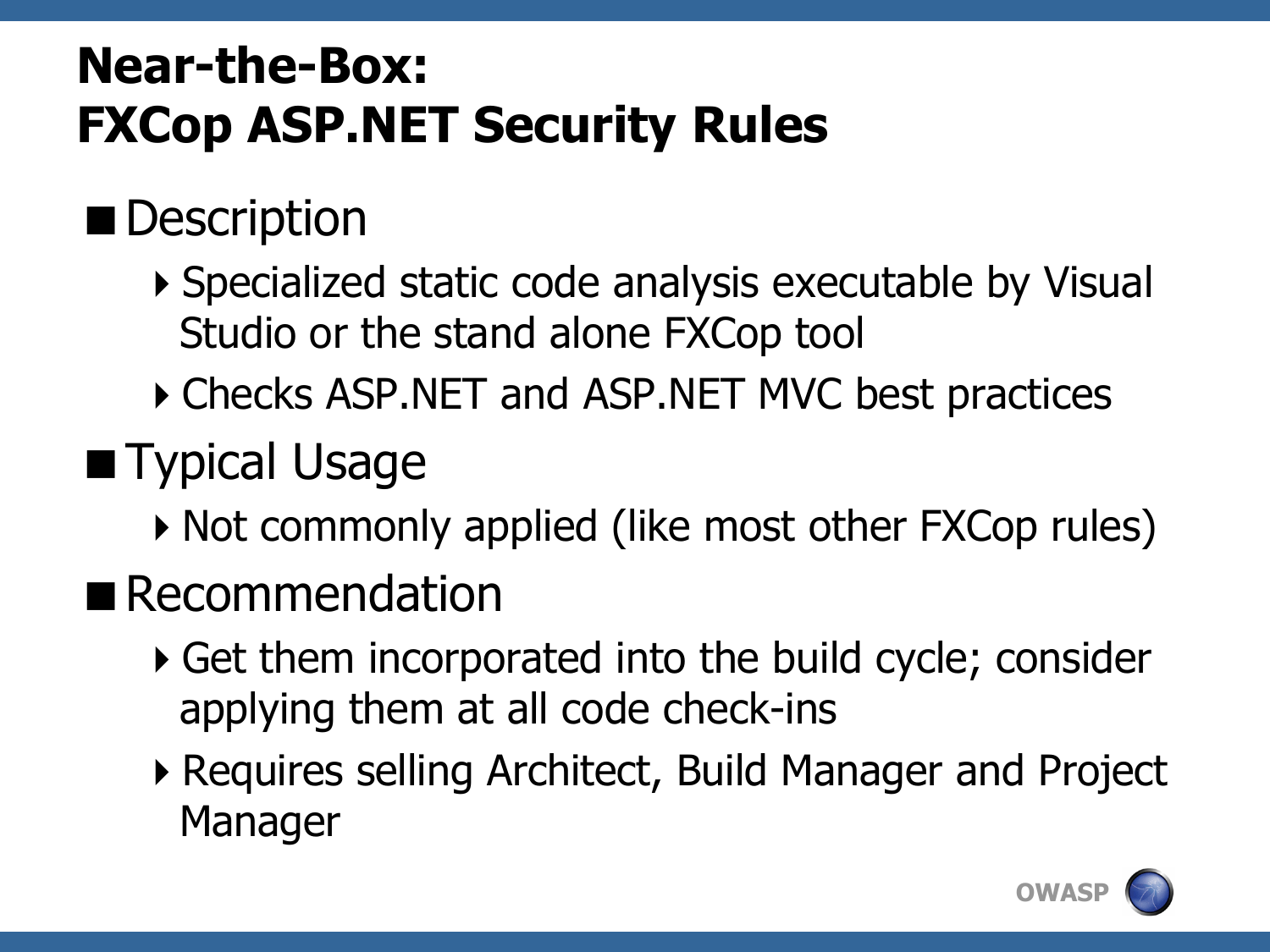# **Side Note: Why Not FXCop?**

■ Failed rules could prevent code repository check-ins or break the build

Generates many messages

Especially if applied after code complete

▶ Likely ignored or requiring unplanned repair work

■ While customizable and flexible, managing FXCop consumes time and skill

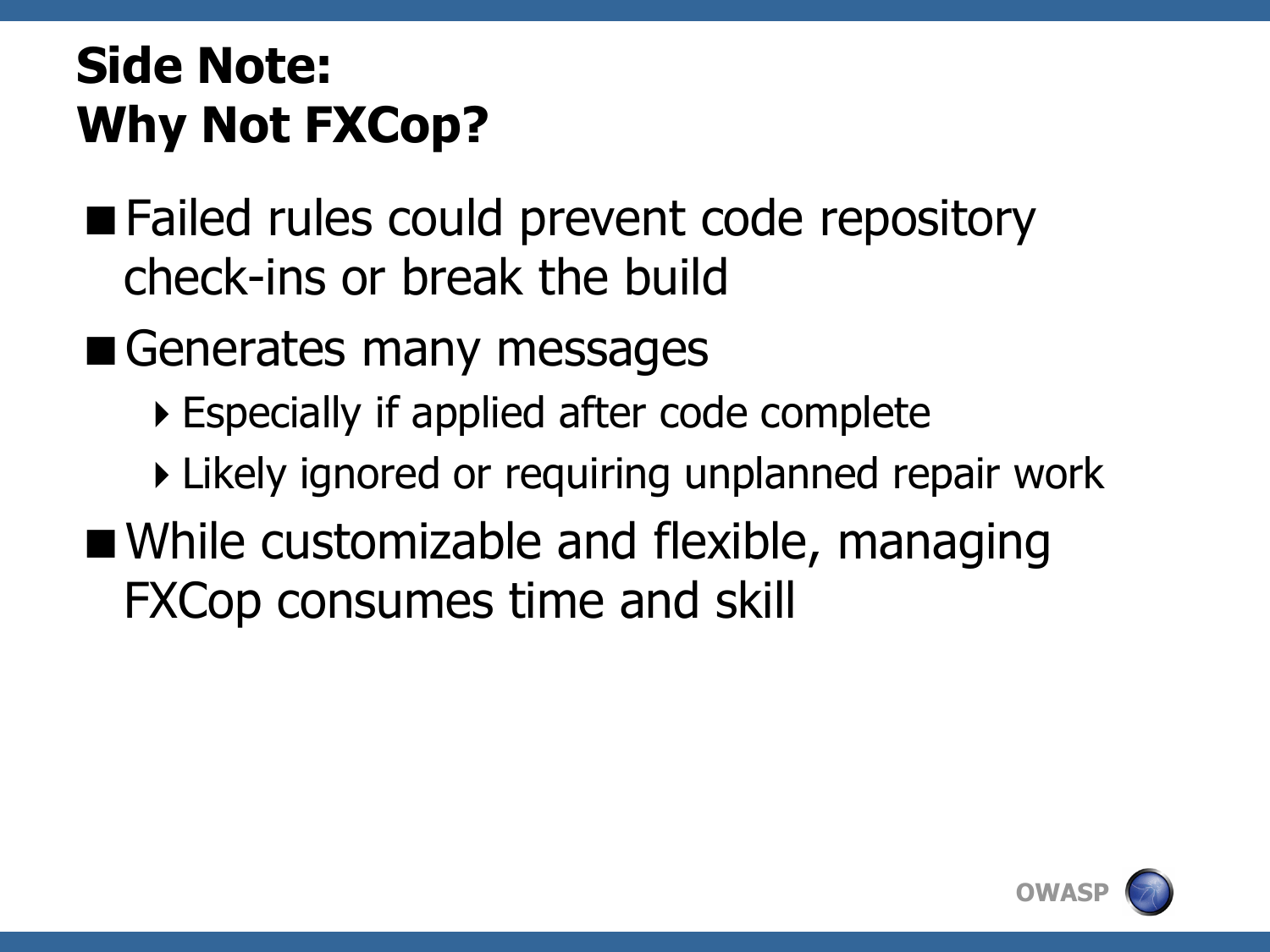# **Near-the-Box: CAT.NET**

#### Description

Static code analysis identifying security vulnerabilities

# **Typical Usage**

- Limited due to beta status at Microsoft
- ▶ 3<sup>rd</sup> party runs tool, interprets and presents results

#### Recommendation

- ▶ Given the price (free), it's worth exploring
- When (if) released, evaluate it
- Alternatives (pricey) exist of varying quality

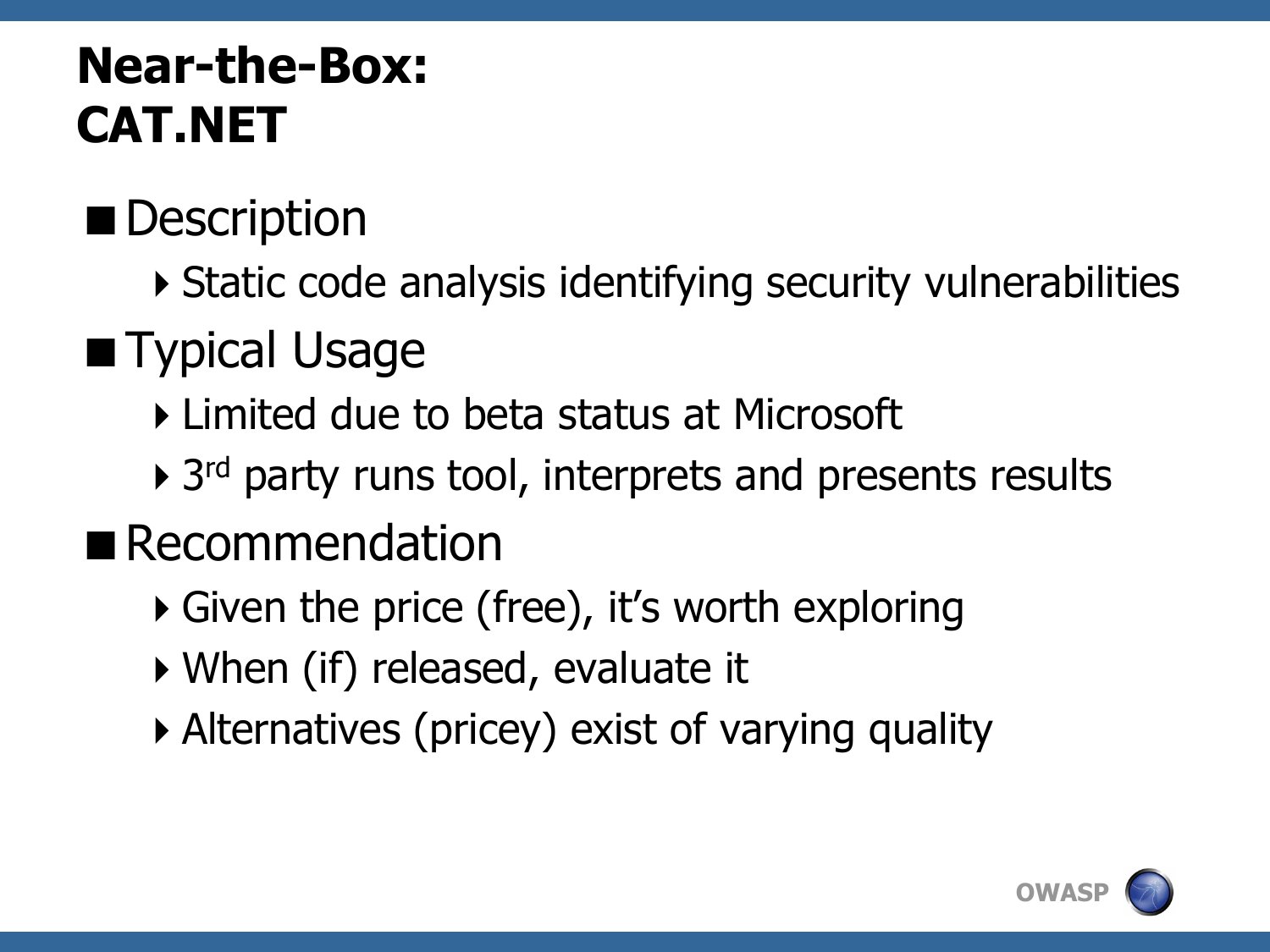#### **Side Note: CAT.NET Output from a Small Application**

- Data flow graph of 231,295 nodes
- Execution time of  $51.7$  minutes
- 1,083 issues reported (many duplicates) ■ Sample of an issue...

| Summary               |                                                                                                                                                                                                                                                      |                              |                                                                                                   |
|-----------------------|------------------------------------------------------------------------------------------------------------------------------------------------------------------------------------------------------------------------------------------------------|------------------------------|---------------------------------------------------------------------------------------------------|
| Problem               | A file canonicalization vulnerability was found through a user controlled variable that enters the<br>application at GetSettings.cs: 399 through the variable stack0 which eventually leads to a file<br>canonicalization issue at IOHelper.cs: 184. |                              |                                                                                                   |
| <b>Resolution</b>     | Sanitize the file path prior to passing it to file system routines.                                                                                                                                                                                  |                              |                                                                                                   |
| <b>Entry Variable</b> | stack0                                                                                                                                                                                                                                               |                              |                                                                                                   |
| Confidence            | High                                                                                                                                                                                                                                                 |                              |                                                                                                   |
| Source<br>Context     | Line                                                                                                                                                                                                                                                 | <b>Input Variable</b>        | <b>Statement</b>                                                                                  |
| GetSettings.cs        | 399                                                                                                                                                                                                                                                  |                              | object settingValue =<br>getSetting.Tables[0].Rows[0]["GlobalValue"].ToString();                  |
| Lots of other details |                                                                                                                                                                                                                                                      |                              |                                                                                                   |
| IOHelper.cs           | 184                                                                                                                                                                                                                                                  | Return from<br>String.Concat | qetMp3Bytes = ReadFully(File.OpenRead(workDir + "\\" +<br>waveFileName.Replace(".wav", ".mp3"))); |

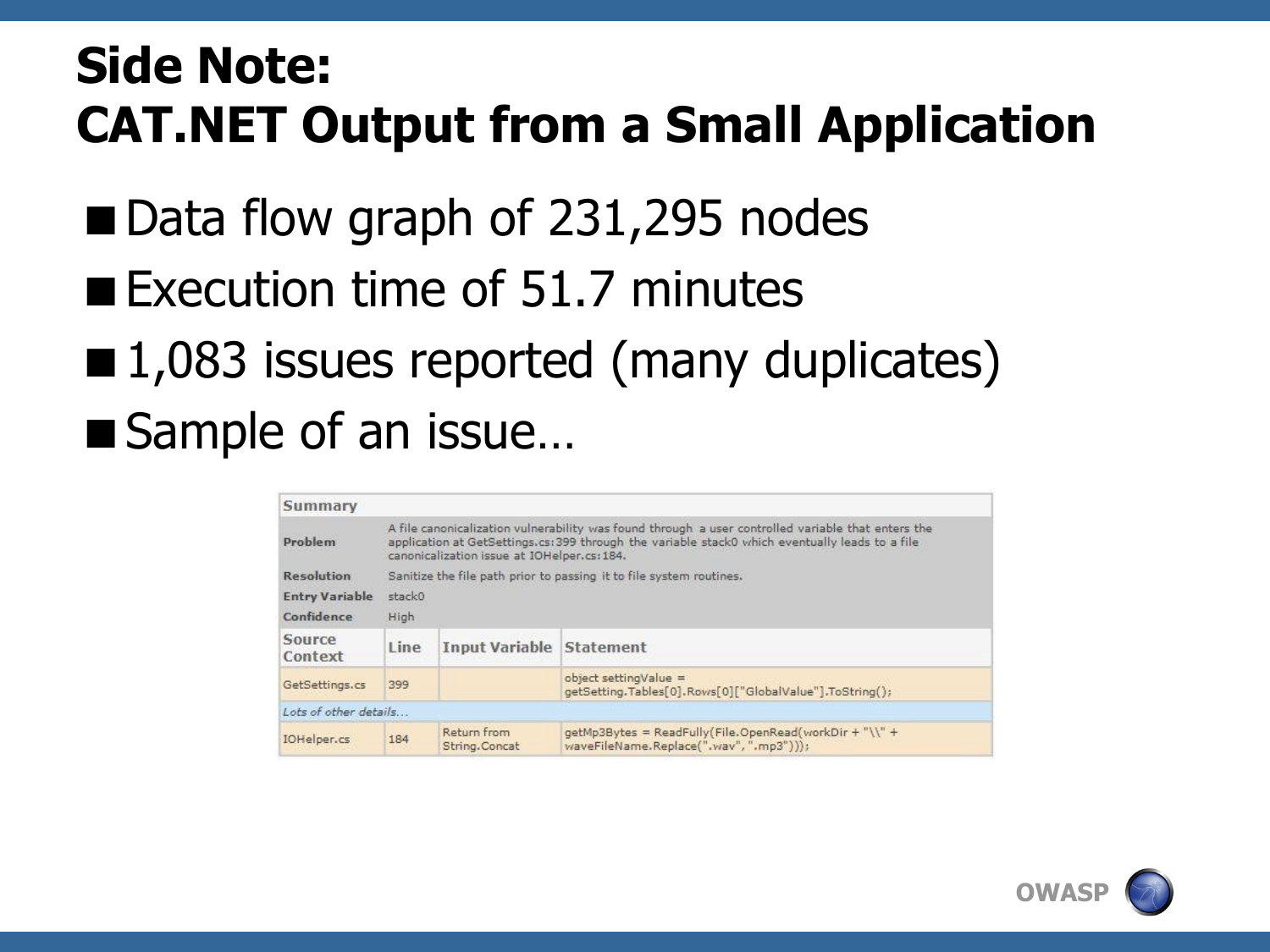# **New Technologies, New Opportunities: Azure**

# **Description**

- ▶ Microsoft's cloud computing solution
- ▶ Likely to grow with cloud-based computing movement

# **Potential Risks**

- ▶ Cost-driven vulnerabilities, such as,
	- Riskier JavaScript when "doing more" on the browser
	- Accidentally comingling data between storage models
- ▶ 24x7 high-volume traffic may mask probing
- Unauthorized access to administrative UI
	- **Unknown party**
	- **Previously authorized party**

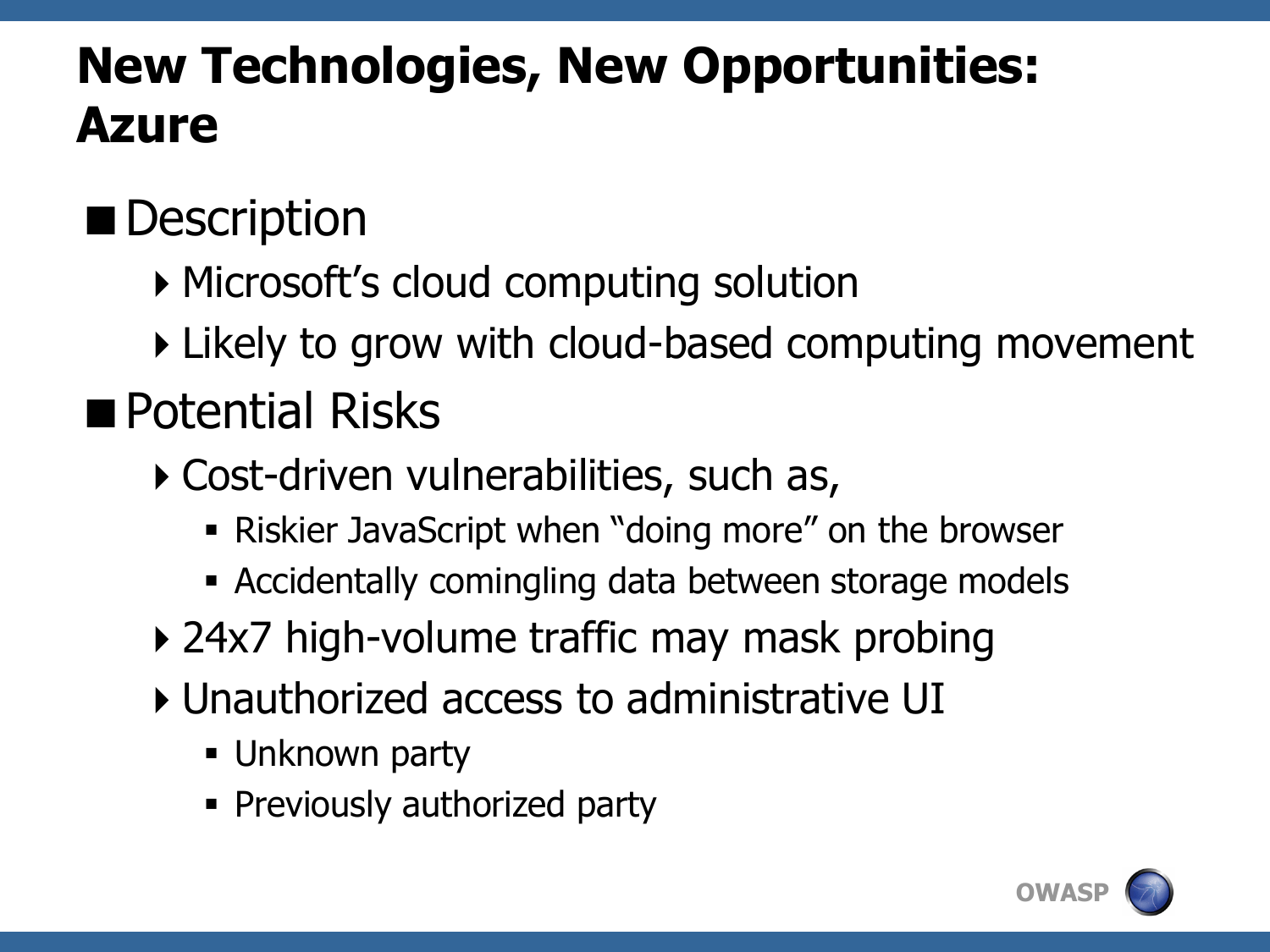# **New Technologies, New Opportunities: Entity Framework**

# Description

- ▶ Strongly-typed LINQ-based data access
- ▶ Well received feature, usage likely to grow

# **Potential Risks**

- Buries connection in new type of configuration setting
- Validates with database constraints and code (declarative & imperative)
- Executes SQL without stored procedures
	- **Loss of DBA oversight**
	- Over granting of permissions to enable feature
- Eases direct UI-Database communications

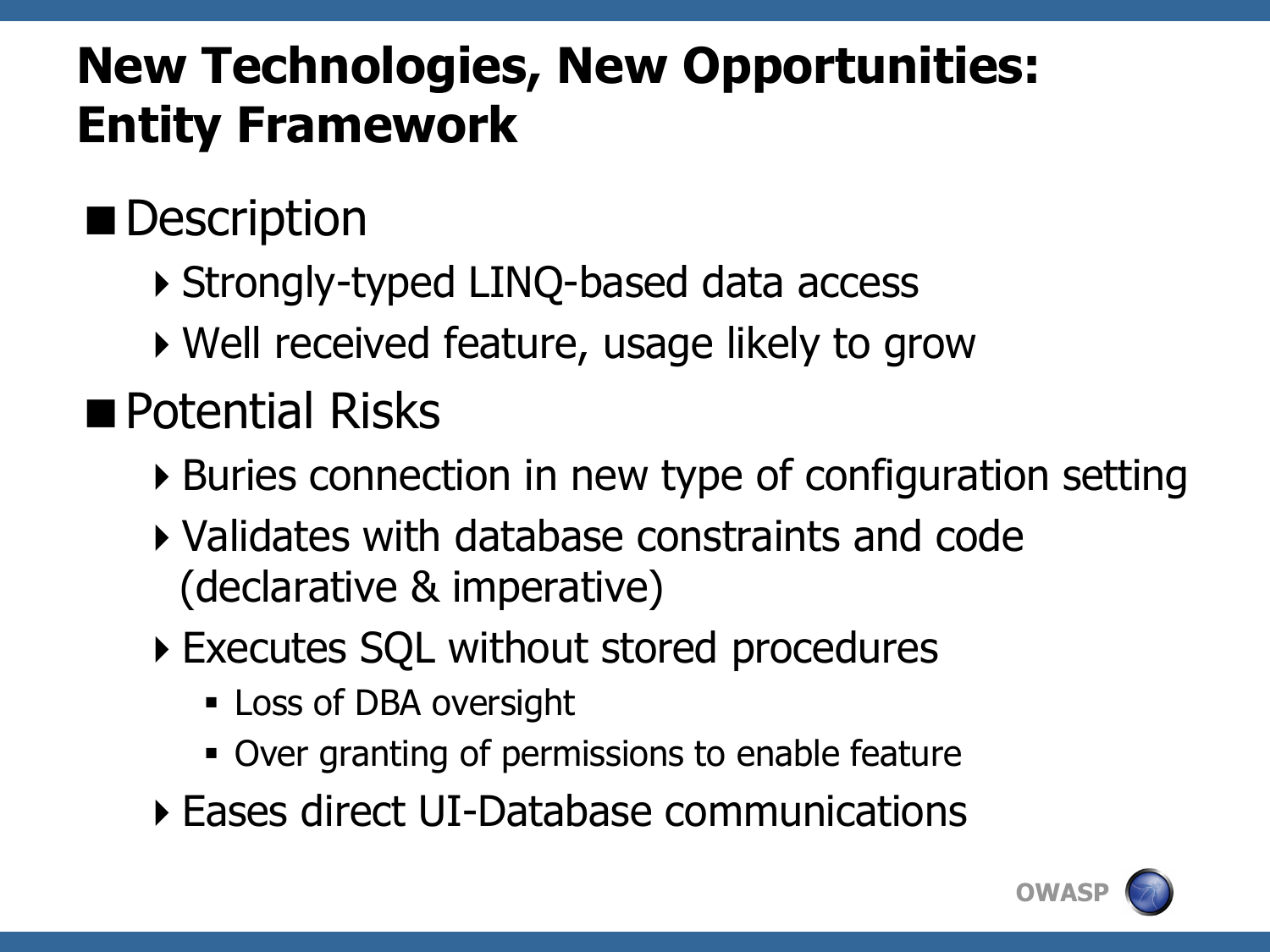### **New Technologies, New Opportunities: MVC**

# **Description**

- ▶ Microsoft's implementation of a Model-View-Controller
- ▶ Well received feature, usage likely to grow

#### **Potential Risks**

- Facilitates secure coding practices, does not obviate the need to do so disappear
- Eases incorporating DOS and SQL injection vulnerabilities when improperly combined with Entity Framework
- Enjoys a very innovative environment which may let questionable code slither in